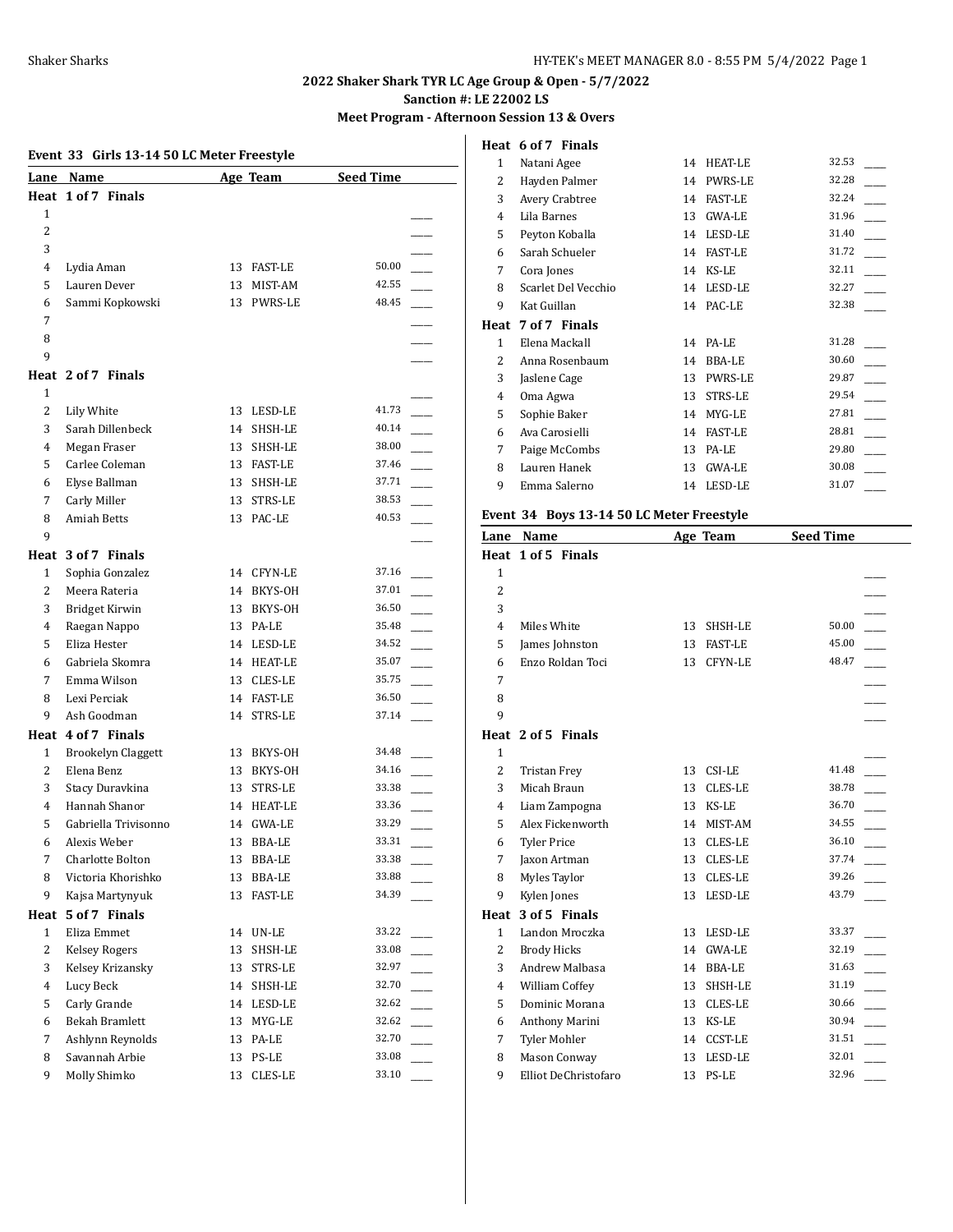**Meet Program - Afternoon Session 13 & Overs**

**Heat 4 of 6 Finals**

## **Heat 4 Finals (#34 Boys 13-14 50 LC Meter Freestyle)**

| 1    | Matthew Trimbitas   | 13 | <b>CLES-LE</b> | 30.47 |
|------|---------------------|----|----------------|-------|
| 2    | Roland Green        | 14 | GWA-LE         | 30.38 |
| 3    | Armam Edilyan       | 14 | CSI-LE         | 30.37 |
| 4    | Sammy Gibson        | 13 | CSI-LE         | 29.85 |
| 5    | Peter de Boer       | 14 | <b>FAST-LE</b> | 29.42 |
| 6    | Ryan Folger         | 13 | PA-LE          | 29.48 |
| 7    | Derek Fan           | 14 | <b>BBA-LE</b>  | 30.26 |
| 8    | Zach Koutris        | 13 | <b>FAST-LE</b> | 30.38 |
| 9    | Gavin Bello         | 14 | CLES-LE        | 30.43 |
| Heat | 5 of 5 Finals       |    |                |       |
|      |                     |    |                |       |
| 1    | <b>Sutter Moore</b> | 14 | <b>FAST-LE</b> | 29.09 |
| 2    | Patrick Newyear     | 14 | <b>HEAT-LE</b> | 28.93 |
| 3    | Luke Mazon          | 13 | MYG-LE         | 27.92 |
| 4    | Daniel Xu           | 14 | LESD-LE        | 27.67 |
| 5    | Clarke Caudill      | 14 | <b>GWA-LE</b>  | 22.67 |
| 6    | Brendan Sulak       | 14 | CSI-LE         | 26.67 |
| 7    | Julian Wolke        | 14 | LESD-LE        | 27.91 |
| 8    | Alex Koutris        | 13 | <b>FAST-LE</b> | 28.81 |
| 9    | Paul Moody          | 13 | STRS-LE        | 29.02 |

# **Event 35 Girls 15 & Over 50 LC Meter Freestyle**

| Name                   |    |                | <b>Seed Time</b>                                     |  |
|------------------------|----|----------------|------------------------------------------------------|--|
| Heat 1 of 6 Finals     |    |                |                                                      |  |
|                        |    |                |                                                      |  |
|                        |    |                |                                                      |  |
|                        |    |                |                                                      |  |
| Layla Starner          |    | <b>CLES-LE</b> | 42.09                                                |  |
| Madeline Moore         | 15 | SHSH-LE        | 39.13                                                |  |
| Ava Polyak             | 16 |                | 42.00                                                |  |
|                        |    |                |                                                      |  |
|                        |    |                |                                                      |  |
|                        |    |                |                                                      |  |
| Heat 2 of 6 Finals     |    |                |                                                      |  |
|                        |    |                |                                                      |  |
| <b>Emily Day</b>       | 15 | SHSH-LE        | 36.98                                                |  |
| Bella Catalano         | 15 | <b>STRS-LE</b> | 35.99                                                |  |
| Maggie Dicken          | 15 | <b>CLES-LE</b> | 34.56                                                |  |
| Nicolas Burress        | 15 | MYG-LE         | 33.76                                                |  |
| Kaitlyn Pellice        | 16 | PA-LE          | 34.27                                                |  |
| Morgan DeLong          | 15 | SHSH-LE        | 35.36                                                |  |
| Jane Schueler          |    |                | 36.44                                                |  |
| Kaylyn Young           | 15 | <b>CCST-LE</b> | 38.51                                                |  |
| 3 of 6 Finals          |    |                |                                                      |  |
| Alexandra Yuhasz       | 16 | <b>STRS-LE</b> | 33.61                                                |  |
| Cheyenne Neeley        | 16 | <b>FAST-LE</b> | 32.07                                                |  |
| <b>Addison Mackert</b> |    | <b>CLES-LE</b> | 32.00                                                |  |
| Paige Goray            | 15 | PWRS-LE        | 31.80                                                |  |
| Annabelle Reece        | 15 | <b>STRS-LE</b> | 31.54                                                |  |
| Marin McLaughlin       | 15 | KS-LE          | 31.59                                                |  |
| Kara Jamie Hoffman     | 15 | PWRS-LE        | 31.90                                                |  |
| Orli Peleg             | 16 | STRS-LE        | 32.01                                                |  |
| Nina Nappo             | 15 | PA-LE          | 32.84                                                |  |
|                        |    |                | Age Team<br>15<br><b>HEAT-LE</b><br>16 FAST-LE<br>15 |  |

| $\mathbf{1}$   | Burgan Danger        | 15 | CSI-LE         | 31.15 |
|----------------|----------------------|----|----------------|-------|
| 2              | Sophia Polyakov      | 15 | STRS-LE        | 31.05 |
| 3              | Laina Swartzwelder   | 15 | UFAST-LE       | 30.87 |
| $\overline{4}$ | Havana Austin        | 16 | UPWRS-LE       | 30.70 |
| 5              | Sophia Chen          | 15 | <b>STRS-LE</b> | 30.46 |
| 6              | Grace Grove          | 15 | AAC-LE         | 30.57 |
| 7              | <b>Kacey Collis</b>  | 17 | CSI-LE         | 30.70 |
| 8              | Reanna Turk          | 16 | HEAT-LE        | 30.89 |
| 9              | Sara Lipowski        | 17 | CLES-LE        | 31.11 |
|                | Heat 5 of 6 Finals   |    |                |       |
| $\mathbf{1}$   | Grace Chen           | 15 | STRS-LE        | 30.37 |
| $\overline{2}$ | Alexandra Scharpf    | 15 | STRS-LE        | 30.10 |
| 3              | Abby DiSalvo         | 16 | <b>FAST-LE</b> | 29.99 |
| $\overline{4}$ | Maria Armao          | 16 | HEAT-LE        | 29.87 |
| 5              | Olivia Kuhel         | 17 | SHSH-LE        | 29.38 |
| 6              | Sophie Grimes        | 15 | SHSH-LE        | 29.46 |
| 7              | Violet Siftar        | 15 | CLES-LE        | 29.94 |
| 8              | Lizzy Rockenberger   | 16 | <b>GWA-LE</b>  | 30.05 |
| 9              | <b>Riley McCombs</b> | 16 | PA-LE          | 30.25 |
|                | Heat 6 of 6 Finals   |    |                |       |
| $\mathbf{1}$   | Sara Baylor          | 15 | <b>HEAT-LE</b> | 29.35 |
| $\overline{2}$ | Olivia Nordstrom     | 17 | BBA-LE         | 29.23 |
| 3              | Eva Nixon            | 15 | <b>FAST-LE</b> | 29.18 |
| $\overline{4}$ | <b>Bree Shirkey</b>  | 16 | LESD-LE        | 28.54 |
| 5              | Laina Collis         | 16 | CSI-LE         | 27.99 |
| 6              | Tera Brilmyer        | 17 | <b>FAST-LE</b> | 28.54 |
| 7              | Iris Qi              | 15 | <b>BBA-LE</b>  | 29.13 |
| 8              | Amanda Fetsko        | 17 | <b>FAST-LE</b> | 29.21 |
| 9              | Zoey Fedele          | 20 | <b>GWA-LE</b>  | 29.30 |

#### **Event 36 Boys 15 & Over 50 LC Meter Freestyle**

| Lane           | Name                  |    | Age Team       | <b>Seed Time</b> |  |
|----------------|-----------------------|----|----------------|------------------|--|
|                | Heat 1 of 5 Finals    |    |                |                  |  |
| 1              |                       |    |                |                  |  |
| $\overline{c}$ |                       |    |                |                  |  |
| 3              |                       |    |                |                  |  |
| 4              | Will Sanner           | 15 | PWRS-LE        | 35.51            |  |
| 5              | John Coffey           | 15 | SHSH-LE        | 35.00            |  |
| 6              | Coleman Frey          | 15 | CSI-LE         | 35.02            |  |
| 7              | Alex Haran            | 15 | <b>FAST-LE</b> | 36.10            |  |
| 8              |                       |    |                |                  |  |
| 9              |                       |    |                |                  |  |
| Heat           | 2 of 5 Finals         |    |                |                  |  |
| 1              | Gabe Bettross         | 15 | UPA-LE         | 33.99            |  |
| 2              | Jaden Orlandi         | 16 | AAC-LE         | 32.07            |  |
| 3              | Luke Turnbull         | 16 | CFYN-LE        | 31.04            |  |
| 4              | Gibby Gibson          | 18 | CSI-LE         | 30.50            |  |
| 5              | Mason Currier         | 17 | <b>PWRS-LE</b> | 29.83            |  |
| 6              | <b>Elliott Taylor</b> | 15 | <b>CLES-LE</b> | 29.97            |  |
| 7              | Nathaniel Milgram     | 15 | SHSH-LE        | 30.97            |  |
| 8              | Sal Pietrosanti       | 15 | <b>FAST-LE</b> | 31.07            |  |
| 9              | Alex Ciuta            | 15 | <b>CLES-LE</b> | 32.58            |  |
|                |                       |    |                |                  |  |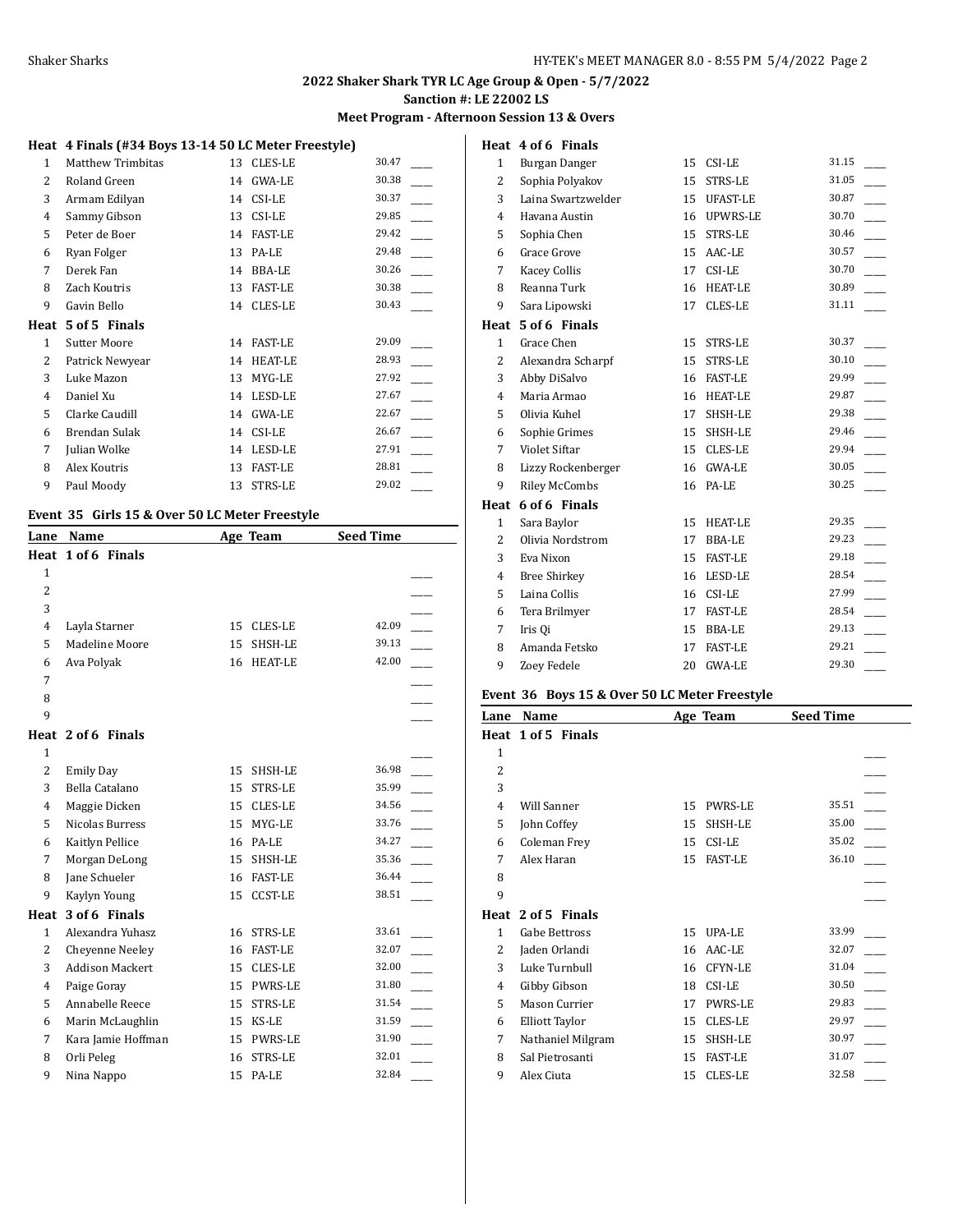**Meet Program - Afternoon Session 13 & Overs**

# **Heat 3 Finals (#36 Boys 15 & Over 50 LC Meter Freestyle)**

| $\mathbf{1}$   | Samuel Dillenbeck      | 17 | SHSH-LE         | 29.54 |
|----------------|------------------------|----|-----------------|-------|
| $\overline{2}$ | Jonah Nevels           | 15 | SHSH-LE         | 29.14 |
| 3              | Brayden Peresie        | 15 | <b>UFAST-LE</b> | 28.15 |
| 4              | Joris Boeman           | 16 | GWA-LE          | 27.99 |
| 5              | <b>Bradley Perry</b>   | 15 | SHSH-LE         | 27.83 |
| 6              | Wellerm Boeman         | 17 | <b>GWA-LE</b>   | 27.98 |
| 7              | Noah Holtz             | 15 | <b>HEAT-LE</b>  | 28.06 |
| 8              | Paul Yorkievitz        |    | 15 HEAT-LE      | 28.96 |
| 9              | Ivan Reber             | 15 | CSI-LE          | 29.48 |
| Heat           | 4 of 5 Finals          |    |                 |       |
| $\mathbf{1}$   | Noah Bartlett          | 15 | <b>HEAT-LE</b>  | 27.66 |
| $\overline{2}$ | Luke Mackall           | 17 | PA-LE           | 27.38 |
| 3              | <b>Joe Drsek</b>       | 17 | STRS-LE         | 27.06 |
| 4              | Jake Carstater         | 17 | PWRS-LE         | 26.94 |
| 5              | Hayden Price           | 15 | PA-LE           | 26.41 |
| 6              | Andrew Yagour          | 15 | STRS-LE         | 26.64 |
| 7              | Matthew Hinman         | 15 | PWRS-LE         | 27.04 |
| 8              | Nicholas Buemi         | 17 | <b>FAST-LE</b>  | 27.35 |
| 9              | <b>Alexander Pesek</b> | 15 | SHSH-LE         | 27.56 |
| Heat           | 5 of 5 Finals          |    |                 |       |
| $\mathbf{1}$   | Vittorio Cappabianca   | 17 | HEAT-LE         | 26.29 |
| $\overline{2}$ | Ethan Harvey           | 15 | CSI-LE          | 26.03 |
| 3              | Ethan Audia            | 17 | CSI-LE          | 25.80 |
| 4              | Miguel Figueroa        | 16 | GWA-LE          | 25.25 |
| 5              | Josh Toothman          | 15 | LESD-LE         | 24.53 |
| 6              | George Libecco         | 15 | STRS-LE         | 25.02 |
| 7              | Nathan Reigle          | 15 | GWA-LE          | 25.28 |
| 8              | Krys Gorski            | 16 | GWA-LE          | 26.01 |
| 9              | Alex Gallagher         | 16 | <b>HEAT-LE</b>  | 26.13 |

#### **Event 37 Girls 13-14 50 LC Meter Breaststroke**

| Lane         | Name                       |    | Age Team       | <b>Seed Time</b> |  |
|--------------|----------------------------|----|----------------|------------------|--|
| Heat         | 1 of 2 Finals              |    |                |                  |  |
| $\mathbf{1}$ |                            |    |                |                  |  |
| 2            |                            |    |                |                  |  |
| 3            |                            |    |                |                  |  |
| 4            | Sammi Kopkowski            | 13 | <b>PWRS-LE</b> | 1:22.30          |  |
| 5            | Kajsa Martynyuk            | 13 | <b>FAST-LE</b> | 50.37            |  |
| 6            | Mia Sanders                | 14 | <b>PWRS-LE</b> | 52.29            |  |
| 7            |                            |    |                |                  |  |
| 8            |                            |    |                |                  |  |
| 9            |                            |    |                |                  |  |
| Heat         | 2 of 2 Finals              |    |                |                  |  |
| 1            | Katie Hunter               | 13 | HEAT-LE        | 50.00            |  |
| 2            | Lexi Perciak               | 14 | <b>FAST-LE</b> | 47.40            |  |
| 3            | Brianne Ryan               | 14 | <b>PWRS-LE</b> | 41.28            |  |
| 4            | Janet Rockenberger         | 14 | <b>GWA-LE</b>  | 38.87            |  |
| 5            | Sofia Jimenez              | 14 | BBA-LE         | 37.76            |  |
| 6            | Victoria / Tori Buckingham | 13 | PA-LE          | 38.38            |  |
| 7            | Sarah Schueler             | 14 | <b>FAST-LE</b> | 39.74            |  |
| 8            | Raegan Nappo               | 13 | PA-LE          | 43.08            |  |
| 9            | Ellie Gullett              | 13 | <b>HEAT-LE</b> | 49.90            |  |
|              |                            |    |                |                  |  |

#### **Event 38 Boys 13-14 50 LC Meter Breaststroke**

|                | Lane Name            |    | Age Team       | <b>Seed Time</b> |
|----------------|----------------------|----|----------------|------------------|
|                | Heat 1 of 2 Finals   |    |                |                  |
| $\mathbf{1}$   |                      |    |                |                  |
| 2              |                      |    |                |                  |
| 3              |                      |    |                |                  |
| $\overline{4}$ | Connor Yopp          | 13 | LESD-LE        | 55.50            |
| 5              | Kevin Sucha          | 13 | BKYS-OH        | 50.86            |
| 6              | <b>Tristan Frey</b>  | 13 | CSI-LE         | 54.74            |
| 7              |                      |    |                |                  |
| 8              |                      |    |                |                  |
| 9              |                      |    |                |                  |
|                | Heat 2 of 2 Finals   |    |                |                  |
| $\mathbf{1}$   |                      |    |                |                  |
| 2              | Tyler Mohler         | 14 | <b>CCST-LE</b> | 45.04            |
| 3              | Bryce Lennon         | 13 | LESD-LE        | 40.14            |
| $\overline{4}$ | Noah Publicover      | 14 | LESD-LE        | 38.07            |
| 5              | Kadin Pyka           | 13 | <b>FAST-LE</b> | 35.63            |
| 6              | <b>Landon Sutter</b> | 14 | <b>CCST-LE</b> | 37.51            |
| 7              | Owen Sarbak          | 13 | PWRS-LE        | 39.12            |
| 8              | Mason Conway         | 13 | LESD-LE        | 44.66            |
| 9              |                      |    |                |                  |

#### **Event 39 Girls 15 & Over 50 LC Meter Breaststroke**

| Lane           | Name               |    | Age Team       | <b>Seed Time</b> |  |
|----------------|--------------------|----|----------------|------------------|--|
|                | Heat 1 of 2 Finals |    |                |                  |  |
| 1              |                    |    |                |                  |  |
| $\overline{c}$ |                    |    |                |                  |  |
| 3              | Madeline Moore     | 15 | SHSH-LE        | 1:00.74          |  |
| 4              | Madeleine Fraser   | 15 | SHSH-LE        | 47.69            |  |
| 5              | Alexandra Yuhasz   | 16 | STRS-LE        | 46.10            |  |
| 6              | Layla Starner      | 15 | CLES-LE        | 47.18            |  |
| 7              | Jane Schueler      | 16 | <b>FAST-LE</b> | 54.65            |  |
| 8              |                    |    |                |                  |  |
| 9              |                    |    |                |                  |  |
| Heat           | 2 of 2 Finals      |    |                |                  |  |
| $\mathbf{1}$   | Kyra Miklos        | 17 | SHSH-LE        | 45.59            |  |
| 2              | Natalie Brindley   | 16 | <b>HEAT-LE</b> | 41.40            |  |
| 3              | Sara Chase         | 16 | <b>PWRS-LE</b> | 38.64            |  |
| 4              | Kacey Collis       | 17 | CSI-LE         | 37.00            |  |
| 5              | Alayna Brooker     | 17 | STRS-LE        | 34.82            |  |
| 6              | Tera Brilmyer      | 17 | <b>FAST-LE</b> | 36.02            |  |
| 7              | Violet Siftar      | 15 | CLES-LE        | 38.58            |  |
| 8              | Ashtyn Rickel      | 15 | <b>CCST-LE</b> | 40.83            |  |
| 9              | Maria Sweatt       | 15 | <b>FAST-LE</b> | 41.79            |  |
|                |                    |    |                |                  |  |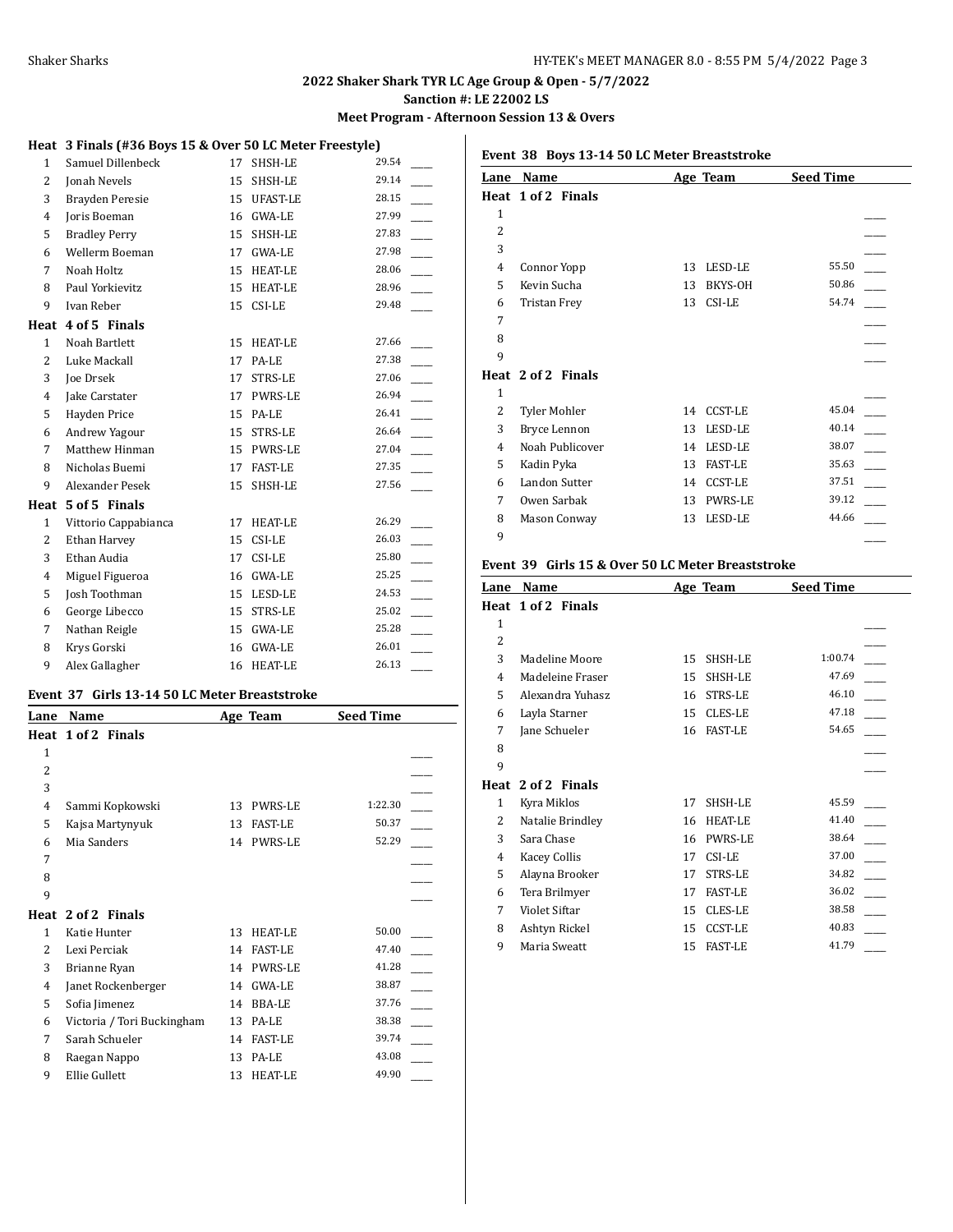**Meet Program - Afternoon Session 13 & Overs**

|              | Event 40 Boys 15 & Over 50 LC Meter Breaststroke |    |                |                  |  |
|--------------|--------------------------------------------------|----|----------------|------------------|--|
| Lane         | Name                                             |    | Age Team       | <b>Seed Time</b> |  |
|              | Heat 1 of 2 Finals                               |    |                |                  |  |
| $\mathbf{1}$ |                                                  |    |                |                  |  |
| 2            |                                                  |    |                |                  |  |
| 3            |                                                  |    |                |                  |  |
| 4            | Alex Haran                                       | 15 | <b>FAST-LE</b> | 50.00            |  |
| 5            | Jonah Nevels                                     | 15 | SHSH-LE        | 45.31            |  |
| 6            | John Coffey                                      | 15 | SHSH-LE        | 47.00            |  |
| 7            |                                                  |    |                |                  |  |
| 8            |                                                  |    |                |                  |  |
| 9            |                                                  |    |                |                  |  |
|              | Heat 2 of 2 Finals                               |    |                |                  |  |
| 1            | <b>Bradley Perry</b>                             | 15 | SHSH-LE        | 40.59            |  |
| 2            | Joe Krosky                                       | 17 | CSI-LE         | 37.53            |  |
| 3            | Jack Cerone                                      | 16 | <b>FAST-LE</b> | 33.43            |  |
| 4            | Will Belew                                       | 16 | LESD-LE        | 32.84            |  |
| 5            | Luke Vickers                                     | 16 | UN-LE          | 30.33            |  |
| 6            | Preston Buckingham                               | 15 | PA-LE          | 32.27            |  |
| 7            | George Libecco                                   | 15 | STRS-LE        | 33.15            |  |
| 8            | Mason Currier                                    | 17 | PWRS-LE        | 37.17            |  |
| 9            | Noah Beaver                                      | 15 | STRS-LE        | 38.95            |  |

## **Event 41 Girls 13-14 50 LC Meter Backstroke**

| Lane           | Name                  |    | Age Team       | <b>Seed Time</b> |  |
|----------------|-----------------------|----|----------------|------------------|--|
|                | Heat 1 of 3 Finals    |    |                |                  |  |
| $\mathbf{1}$   |                       |    |                |                  |  |
| $\overline{2}$ |                       |    |                |                  |  |
| 3              |                       |    |                |                  |  |
| 4              | Sammi Kopkowski       | 13 | PWRS-LE        | 55.47            |  |
| 5              | Lucy Hopkins          | 13 | SHSH-LE        | 50.93            |  |
| 6              | Lauren Dever          |    | 13 MIST-AM     | 51.55            |  |
| 7              | Lydia Aman            | 13 | <b>FAST-LE</b> | 1:00.00          |  |
| 8              |                       |    |                |                  |  |
| 9              |                       |    |                |                  |  |
|                | Heat 2 of 3 Finals    |    |                |                  |  |
| $\mathbf{1}$   | Carlee Coleman        | 13 | FAST-LE        | 48.80            |  |
| 2              | Megan Fraser          | 13 | SHSH-LE        | 46.00            |  |
| 3              | Gabriella Trivisonno  |    | 14 GWA-LE      | 40.25            |  |
| 4              | Kat Guillan           | 14 | PAC-LE         | 37.75            |  |
| 5              | Carly Grande          | 14 | LESD-LE        | 37.37            |  |
| 6              | Lila Barnes           | 13 | <b>GWA-LE</b>  | 37.52            |  |
| 7              | <b>Bekah Bramlett</b> | 13 | MYG-LE         | 40.20            |  |
| 8              | Margaret Gainford     | 13 | SHSH-LE        | 43.00            |  |
| 9              | Lily White            | 13 | LESD-LE        | 46.89            |  |
| Heat           | 3 of 3 Finals         |    |                |                  |  |
| $\mathbf{1}$   | Hayden Palmer         | 14 | <b>PWRS-LE</b> | 36.42            |  |
| $\overline{c}$ | Eliza Emmet           | 14 | <b>UN-LE</b>   | 35.22            |  |
| 3              | Avery Crabtree        | 14 | <b>FAST-LE</b> | 34.42            |  |
| $\overline{4}$ | Lauren Hanek          | 13 | <b>GWA-LE</b>  | 33.74            |  |
| 5              | <b>Tres Hively</b>    | 13 | PA-LE          | 32.74            |  |
| 6              | Amiya Womack          | 14 | <b>HEAT-LE</b> | 33.70            |  |
| 7              | Faith Crislip         | 14 | <b>CLES-LE</b> | 34.41            |  |
| 8              | Lillian Kiraly        | 13 | PS-LE          | 35.12            |  |
| 9              | Peyton Koballa        | 14 | LESD-LE        | 35.90            |  |

**Event 42 Boys 13-14 50 LC Meter Backstroke**

| Name                |    |                | <b>Seed Time</b> |
|---------------------|----|----------------|------------------|
| Heat 1 of 2 Finals  |    |                |                  |
|                     |    |                |                  |
| James Johnston      | 13 | <b>FAST-LE</b> | 55.00            |
| Kylen Jones         | 13 | LESD-LE        | 49.64            |
| Kevin Sucha         | 13 | BKYS-OH        | 43.24            |
| Anri Edilyan        | 13 | CSI-LE         | 40.43            |
| Quinn Davies        | 13 | LESD-LE        | 40.48            |
| Connor Yopp         | 13 | LESD-LE        | 48.27            |
| Miles White         | 13 | SHSH-LE        | 55.00            |
|                     |    |                |                  |
| 2 of 2 Finals       |    |                |                  |
| Kayden Caraballo    | 14 | CSI-LE         | 40.00            |
| Landon Mroczka      | 13 | LESD-LE        | 38.31            |
| Alex Koutris        | 13 | <b>FAST-LE</b> | 36.00            |
| <b>Sutter Moore</b> | 14 | <b>FAST-LE</b> | 33.71            |
| Noah Publicover     | 14 | LESD-LE        | 32.26            |
| Landon Sutter       | 14 | <b>CCST-LE</b> | 33.00            |
| <b>Brandon Porr</b> | 14 | CLES-LE        | 34.22            |
| Alex Fickenworth    | 14 | MIST-AM        | 36.55            |
| Joe Patrick         | 13 | KS-LE          | 38.60            |
|                     |    |                | Age Team         |

#### **Event 43 Girls 15 & Over 50 LC Meter Backstroke**

| Lane           | Name                 |    | Age Team       | <b>Seed Time</b> |  |
|----------------|----------------------|----|----------------|------------------|--|
|                | Heat 1 of 2 Finals   |    |                |                  |  |
| 1              |                      |    |                |                  |  |
| $\overline{c}$ |                      |    |                |                  |  |
| 3              |                      |    |                |                  |  |
| 4              | Ava Polyak           | 16 | <b>HEAT-LE</b> | 45.00            |  |
| 5              | Anna Kuhel           | 15 | SHSH-LE        | 37.43            |  |
| 6              | Stephanie Trimbitas  | 15 | CLES-LE        | 38.22            |  |
| 7              | Kaylyn Young         | 15 | <b>CCST-LE</b> | 46.11            |  |
| 8              |                      |    |                |                  |  |
| 9              |                      |    |                |                  |  |
| Heat           | 2 of 2 Finals        |    |                |                  |  |
| 1              | Paige Goray          | 15 | <b>PWRS-LE</b> | 34.29            |  |
| 2              | Ava Sawicki          | 15 | <b>HEAT-LE</b> | 33.30            |  |
| 3              | Amanda Fetsko        | 17 | <b>FAST-LE</b> | 32.50            |  |
| 4              | Tera Brilmyer        | 17 | <b>FAST-LE</b> | 31.82            |  |
| 5              | Izabella Hanek       | 17 | GWA-LE         | 31.40            |  |
| 6              | <b>Audrey Sevald</b> | 15 | <b>FAST-LE</b> | 31.61            |  |
| 7              | Sara Baylor          | 15 | <b>HEAT-LE</b> | 31.82            |  |
| 8              | Laina Collis         | 16 | CSI-LE         | 32.55            |  |
| 9              | Lizzy Rockenberger   | 16 | <b>GWA-LE</b>  | 33.31            |  |
|                |                      |    |                |                  |  |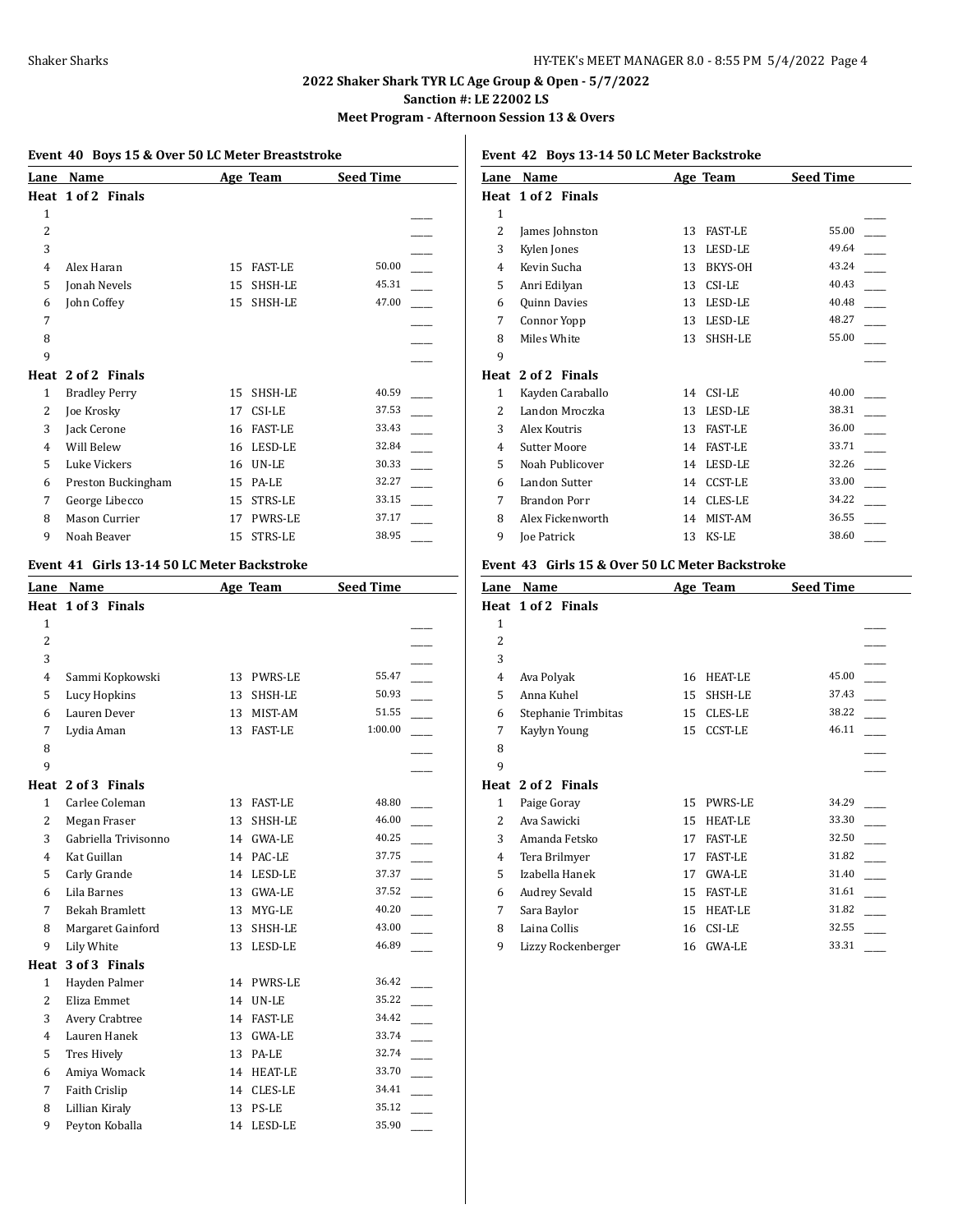**Meet Program - Afternoon Session 13 & Overs**

| Lane | Name               |    | Age Team        | <b>Seed Time</b> |
|------|--------------------|----|-----------------|------------------|
|      | Heat 1 of 1 Finals |    |                 |                  |
|      | Ivan Reber         |    | 15 CSI-LE       | 36.86            |
| 2    | Wellerm Boeman     | 17 | GWA-LE          | 34.44            |
| 3    | Matthew Hinman     |    | 15 PWRS-LE      | 31.29            |
| 4    | Brady Link         |    | 16 CLES-LE      | 30.63            |
| 5.   | Roman Sawicki      | 17 | <b>HEAT-LE</b>  | 29.44            |
| 6    | Joe Drsek          | 17 | <b>STRS-LE</b>  | 29.96            |
| 7    | Evan Kemp          | 17 | <b>PWRS-LE</b>  | 31.04            |
| 8    | Brayden Peresie    | 15 | <b>UFAST-LE</b> | 31.32            |
| 9    | Evan McNamara      | 15 | CSI-LE          | 35.57            |

#### **Event 45 Girls 13-14 50 LC Meter Butterfly**

| Lane           | Name                 |    | Age Team       | <b>Seed Time</b> |  |
|----------------|----------------------|----|----------------|------------------|--|
|                | Heat 1 of 3 Finals   |    |                |                  |  |
| $\mathbf{1}$   |                      |    |                |                  |  |
| $\overline{2}$ |                      |    |                |                  |  |
| 3              |                      |    |                |                  |  |
| 4              | Ellie Gullett        | 13 | <b>HEAT-LE</b> | 51.72            |  |
| 5              | Meera Rateria        | 14 | BKYS-OH        | 43.63            |  |
| 6              | Elyse Ballman        | 13 | SHSH-LE        | 47.45            |  |
| 7              | <b>Amiah Betts</b>   | 13 | PAC-LE         | 54.42            |  |
| 8              |                      |    |                |                  |  |
| 9              |                      |    |                |                  |  |
|                | Heat 2 of 3 Finals   |    |                |                  |  |
| $\mathbf{1}$   | Margaret Gainford    | 13 | SHSH-LE        | 42.86            |  |
| $\overline{2}$ | Clara Persson        | 14 | SHSH-LE        | 41.05            |  |
| 3              | Ellie Wertz          | 13 | <b>PWRS-LE</b> | 38.81            |  |
| 4              | Claire Fuller        | 13 | MIST-AM        | 38.55            |  |
| 5              | Scarlet Del Vecchio  | 14 | LESD-LE        | 36.97            |  |
| 6              | Maddy Cresho         | 13 | <b>GWA-LE</b>  | 37.24            |  |
| 7              | Jacquelin Anzo       | 14 | SHSH-LE        | 38.57            |  |
| 8              | Sophia Gonzalez      | 14 | <b>CFYN-LE</b> | 40.26            |  |
| 9              | Katie Karasevic      | 13 | <b>CLES-LE</b> | 42.66            |  |
| Heat           | 3 of 3 Finals        |    |                |                  |  |
| $\mathbf{1}$   | Lucy Beck            | 14 | SHSH-LE        | 36.82            |  |
| $\overline{2}$ | Alexis Weber         | 13 | BBA-LE         | 35.99            |  |
| 3              | <b>Emily Eads</b>    | 14 | <b>GWA-LE</b>  | 34.83            |  |
| 4              | Ava Carosielli       | 14 | <b>FAST-LE</b> | 33.06            |  |
| 5              | Sophie Baker         | 14 | MYG-LE         | 30.40            |  |
| 6              | Sofia Jimenez        | 14 | <b>BBA-LE</b>  | 30.77            |  |
| 7              | Janet Rockenberger   | 14 | <b>GWA-LE</b>  | 33.16            |  |
| 8              | Josephine Kuhel      | 13 | SHSH-LE        | 35.68            |  |
| 9              | <b>Kelsey Rogers</b> | 13 | SHSH-LE        | 36.13            |  |

# **Event 46 Boys 13-14 50 LC Meter Butterfly**

| Lane           | Name                     |    | Age Team       | <b>Seed Time</b> |
|----------------|--------------------------|----|----------------|------------------|
|                | Heat 1 of 2 Finals       |    |                |                  |
| 1              |                          |    |                |                  |
| $\overline{c}$ |                          |    |                |                  |
| 3              | Enzo Roldan Toci         | 13 | <b>CFYN-LE</b> | 57.58            |
| 4              | Miles Turney             | 14 | CFYN-LE        | 50.56            |
| 5              | Connor Yopp              | 13 | LESD-LE        | 44.79            |
| 6              | <b>Tyler Price</b>       | 13 | CLES-LE        | 47.31            |
| 7              | Micah Braun              | 13 | <b>CLES-LE</b> | 56.92            |
| 8              |                          |    |                |                  |
| 9              |                          |    |                |                  |
|                | Heat 2 of 2 Finals       |    |                |                  |
| $\mathbf{1}$   | Myles Taylor             | 13 | CLES-LE        | 41.51            |
| $\mathcal{L}$  | Dominic Morana           | 13 | <b>CLES-LE</b> | 39.44            |
| 3              | <b>Matthew Trimbitas</b> | 13 | <b>CLES-LE</b> | 36.45            |
| 4              | Roland Green             | 14 | <b>GWA-LE</b>  | 34.88            |
| 5              | Gavin Bello              | 14 | CLES-LE        | 33.83            |
| 6              | Ben Camera               | 13 | PWRS-LE        | 34.48            |
| 7              | <b>Mason Conway</b>      | 13 | LESD-LE        | 35.04            |
| 8              | Patrick Newyear          | 14 | <b>HEAT-LE</b> | 37.53            |
| 9              | Tyler Mohler             | 14 | <b>CCST-LE</b> | 40.39            |

#### **Event 47 Girls 15 & Over 50 LC Meter Butterfly**

| Lane           | Name                 |    | Age Team        | <b>Seed Time</b> |  |
|----------------|----------------------|----|-----------------|------------------|--|
|                | Heat 1 of 3 Finals   |    |                 |                  |  |
| $\mathbf{1}$   |                      |    |                 |                  |  |
| 2              |                      |    |                 |                  |  |
| 3              |                      |    |                 |                  |  |
| 4              | <b>Emily Day</b>     | 15 | SHSH-LE         | 46.34            |  |
| 5              | Morgan DeLong        | 15 | SHSH-LE         | 40.00            |  |
| 6              | Bella Catalano       | 15 | STRS-LE         | 40.99            |  |
| 7              |                      |    |                 |                  |  |
| 8              |                      |    |                 |                  |  |
| 9              |                      |    |                 |                  |  |
|                | Heat 2 of 3 Finals   |    |                 |                  |  |
| 1              |                      |    |                 |                  |  |
| $\overline{2}$ | Marin McLaughlin     | 15 | KS-LE           | 38.00            |  |
| 3              | <b>Kacey Collis</b>  | 17 | CSI-LE          | 35.50            |  |
| 4              | A J Sliman           | 15 | AAC-LE          | 34.31            |  |
| 5              | Eva Nixon            | 15 | <b>FAST-LE</b>  | 32.90            |  |
| 6              | Sara Lipowski        | 17 | <b>CLES-LE</b>  | 34.09            |  |
| 7              | Reanna Turk          | 16 | <b>HEAT-LE</b>  | 35.06            |  |
| 8              | Orli Peleg           | 16 | STRS-LE         | 35.70            |  |
| 9              |                      |    |                 |                  |  |
| Heat           | 3 of 3 Finals        |    |                 |                  |  |
| $\mathbf{1}$   | Laina Swartzwelder   | 15 | <b>UFAST-LE</b> | 32.81            |  |
| 2              | Iris Qi              | 15 | <b>BBA-LE</b>   | 31.66            |  |
| 3              | Ashtyn Rickel        | 15 | <b>CCST-LE</b>  | 31.32            |  |
| 4              | <b>Audrey Sevald</b> | 15 | <b>FAST-LE</b>  | 31.04            |  |
| 5              | Sophia Chen          | 15 | STRS-LE         | 30.63            |  |
| 6              | Emily Yorkievitz     | 15 | <b>HEAT-LE</b>  | 31.00            |  |
| 7              | Laina Collis         | 16 | CSI-LE          | 31.24            |  |
| 8              | Abby DiSalvo         | 16 | <b>FAST-LE</b>  | 31.44            |  |
| 9              | Amanda Fetsko        | 17 | <b>FAST-LE</b>  | 32.00            |  |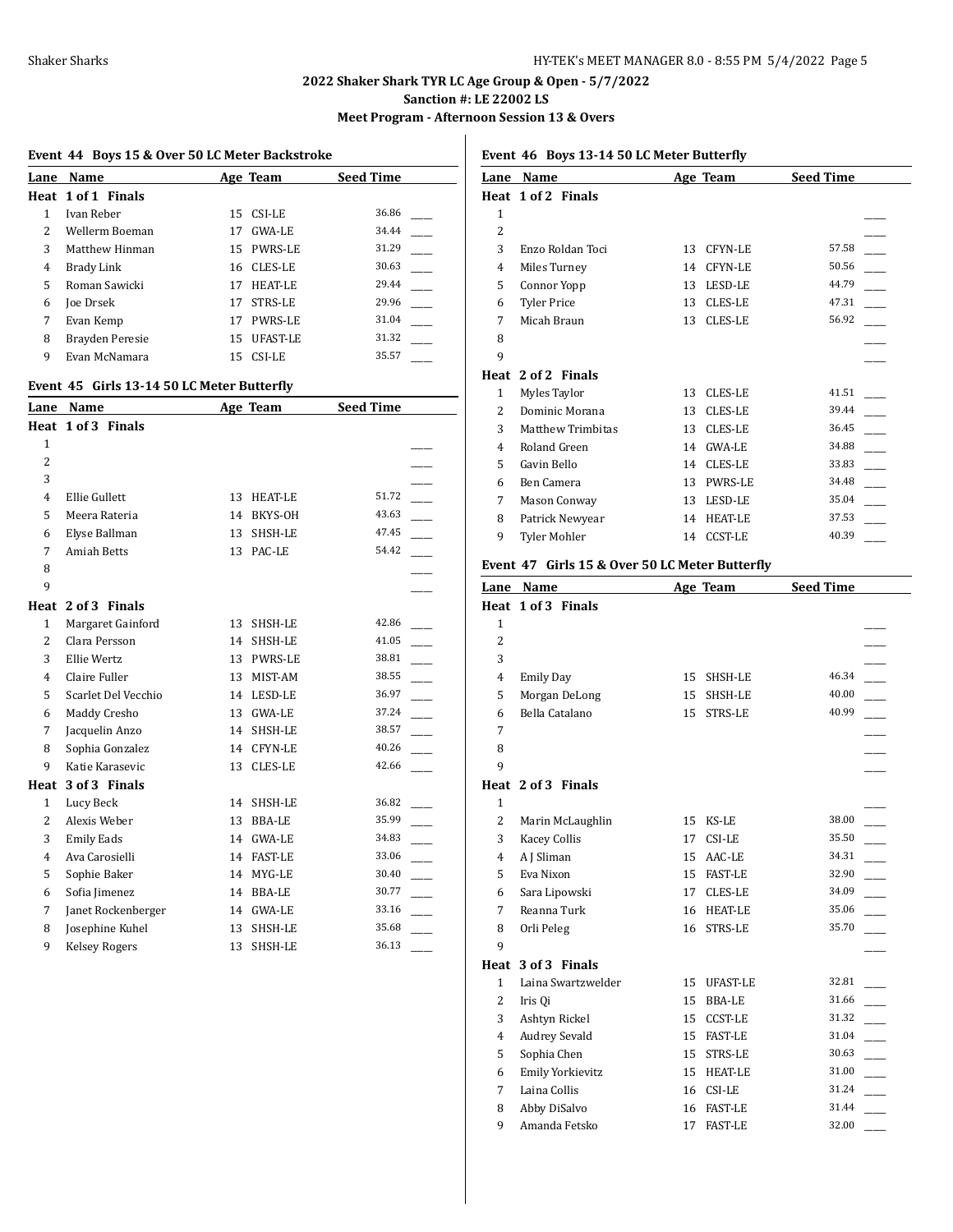# **Meet Program - Afternoon Session 13 & Overs**

**Heat 4 of 6 Finals**

#### **Event 48 Boys 15 & Over 50 LC Meter Butterfly**

| Name              |    |                | <b>Seed Time</b> |
|-------------------|----|----------------|------------------|
| 1 of 2 Finals     |    |                |                  |
| Nathaniel Milgram | 15 | SHSH-LE        | 39.28            |
| Sal Pietrosanti   | 15 | <b>FAST-LE</b> | 35.00            |
| Joe Krosky        | 17 | CSI-LE         | 33.94            |
| Cristian Gonzalez | 17 | <b>CFYN-LE</b> | 33.56            |
| Noah Holtz        | 15 | <b>HEAT-LE</b> | 30.74            |
| Kevin Feik        | 16 | <b>CCST-LE</b> | 32.91            |
| Luke Turnbull     | 16 | <b>CFYN-LE</b> | 33.58            |
| Jonah Nevels      | 15 | SHSH-LE        | 34.52            |
| Alex Ciuta        | 15 | <b>CLES-LE</b> | 39.15            |
| 2 of 2 Finals     |    |                |                  |
| Noah Beaver       | 15 | <b>STRS-LE</b> | 29.77            |
| Luke Mackall      | 17 | PA-LE          | 29.09            |
| Luke Vickers      | 16 | UN-LE          | 28.35            |
| Ethan Audia       | 17 | CSI-LE         | 27.40            |
| Lucas Lane        | 17 | <b>HEAT-LE</b> | 26.24            |
| Miguel Figueroa   | 16 | <b>GWA-LE</b>  | 27.32            |
| Josh Toothman     | 15 | LESD-LE        | 28.29            |
| Joris Boeman      | 16 | GWA-LE         | 28.99            |
| Keith Turnbull    | 18 | <b>CFYN-LE</b> | 29.26            |
|                   |    |                | Age Team         |

# **Event 49 Girls 13-14 100 LC Meter Freestyle**

| Name               |    |                | <b>Seed Time</b> |  |
|--------------------|----|----------------|------------------|--|
| Heat 1 of 6 Finals |    |                |                  |  |
|                    |    |                |                  |  |
|                    |    |                |                  |  |
|                    |    |                |                  |  |
| Lydia Aman         | 13 | <b>FAST-LE</b> | 2:00.00          |  |
| Lauren Dever       | 13 | MIST-AM        | 1:36.55          |  |
| Lucy Hopkins       | 13 | SHSH-LE        | 1:36.88          |  |
|                    |    |                |                  |  |
|                    |    |                |                  |  |
|                    |    |                |                  |  |
| Heat 2 of 6 Finals |    |                |                  |  |
|                    |    |                |                  |  |
| Lily White         | 13 | LESD-LE        | 1:33.89          |  |
| Carlee Coleman     | 13 | <b>FAST-LE</b> | 1:26.12          |  |
| Lexi Perciak       | 14 | <b>FAST-LE</b> | 1:25.87          |  |
| Margaret Gainford  | 13 | SHSH-LE        | 1:21.33          |  |
| Evy Kelly          | 14 | <b>CLES-LE</b> | 1:22.15          |  |
| Mia Sanders        | 14 | <b>PWRS-LE</b> | 1:25.92          |  |
| Carly Miller       | 13 | STRS-LE        | 1:30.78          |  |
| Katie Hunter       | 13 | <b>HEAT-LE</b> | 1:35.00          |  |
| 3 of 6 Finals      |    |                |                  |  |
| Jacquelin Anzo     | 14 | SHSH-LE        | 1:20.89          |  |
| Kajsa Martynyuk    | 13 | <b>FAST-LE</b> | 1:20.00          |  |
| Katie Karasevic    | 13 | <b>CLES-LE</b> | 1:18.15          |  |
| Eliza Hester       | 14 | LESD-LE        | 1:17.36          |  |
| Clara Persson      | 14 | SHSH-LE        | 1:17.09          |  |
| Savannah Cornelius | 14 | BKYS-OH        | 1:17.15          |  |
| Claire Fuller      | 13 | MIST-AM        | 1:17.55          |  |
| Gabriela Skomra    | 14 | <b>HEAT-LE</b> | 1:19.31          |  |
| Emma Wilson        | 13 | <b>CLES-LE</b> | 1:20.00          |  |
|                    |    |                | Age Team         |  |

| $\mathbf{1}$   | Ellie Wertz                | 13 | <b>PWRS-LE</b> | 1:14.79 |
|----------------|----------------------------|----|----------------|---------|
| 2              | Hayden Palmer              |    | 14 PWRS-LE     | 1:14.53 |
| 3              | <b>Brookelyn Claggett</b>  | 13 | BKYS-OH        | 1:14.07 |
| $\overline{4}$ | Ava Shearer                | 14 | LESD-LE        | 1:14.02 |
| 5              | Maddy Cresho               | 13 | <b>GWA-LE</b>  | 1:13.59 |
| 6              | Ava Cheeks                 | 14 | PA-LE          | 1:13.79 |
| 7              | Molly Shimko               | 13 | CLES-LE        | 1:14.06 |
| 8              | Carly Grande               |    | 14 LESD-LE     | 1:14.13 |
| 9              | Victoria Khorishko         | 13 | <b>BBA-LE</b>  | 1:14.71 |
| Heat           | 5 of 6 Finals              |    |                |         |
| $\mathbf{1}$   | Victoria / Tori Buckingham |    | 13 PA-LE       | 1:13.57 |
| 2              | <b>Bekah Bramlett</b>      | 13 | MYG-LE         | 1:12.82 |
| 3              | Josephine Kuhel            | 13 | SHSH-LE        | 1:12.25 |
| $\overline{4}$ | Natani Agee                | 14 | <b>HEAT-LE</b> | 1:11.61 |
| 5              | Brianne Ryan               |    | 14 PWRS-LE     | 1:10.81 |
| 6              | Ashlynn Reynolds           | 13 | PA-LE          | 1:11.09 |
| 7              | Cora Jones                 | 14 | KS-LE          | 1:12.11 |
| 8              | Lucy Beck                  | 14 | SHSH-LE        | 1:12.30 |
| 9              | Hannah Shanor              | 14 | <b>HEAT-LE</b> | 1:13.36 |
| Heat           | 6 of 6 Finals              |    |                |         |
| $\mathbf{1}$   | Elena Mackall              | 14 | PA-LE          | 1:10.00 |
| 2              | Lila Barnes                | 13 | <b>GWA-LE</b>  | 1:09.64 |
| 3              | Faith Crislip              |    | 14 CLES-LE     | 1:09.02 |
| 4              | Emma Salerno               | 14 | LESD-LE        | 1:06.66 |
| 5              | Paige McCombs              | 13 | PA-LE          | 1:05.32 |
| 6              | Tres Hively                | 13 | PA-LE          | 1:06.18 |
| 7              | Lillian Kiraly             | 13 | PS-LE          | 1:07.17 |
| 8              | Emma Young                 | 13 | BBA-LE         | 1:09.62 |
| 9              | Savannah Arbie             | 13 | PS-LE          | 1:09.78 |
|                |                            |    |                |         |

# **Event 50 Boys 13-14 100 LC Meter Freestyle**

| Lane           | Name                |    | Age Team       | <b>Seed Time</b> |
|----------------|---------------------|----|----------------|------------------|
| Heat           | 1 of 5 Finals       |    |                |                  |
| $\mathbf{1}$   | James Johnston      | 13 | <b>FAST-LE</b> | 2:00.00          |
| 2              | Miles White         | 13 | SHSH-LE        | 1:50.00          |
| 3              | <b>Tristan Frey</b> | 13 | CSI-LE         | 1:29.38          |
| $\overline{4}$ | Micah Braun         | 13 | CLES-LE        | 1:27.53          |
| 5              | Yassin Ebeidy       | 13 | BKYS-OH        | 1:23.98          |
| 6              | Liam Zampogna       | 13 | KS-LE          | 1:24.35          |
| 7              | Myles Taylor        | 13 | CLES-LE        | 1:28.35          |
| 8              | Kylen Jones         | 13 | LESD-LE        | 1:31.84          |
| 9              | Enzo Roldan Toci    | 13 | <b>CFYN-LE</b> | 1:53.58          |
| Heat           | 2 of 5 Finals       |    |                |                  |
| 1              | <b>Tyler Price</b>  | 13 | <b>CLES-LE</b> | 1:22.87          |
| 2              | Anri Edilyan        | 13 | CSI-LE         | 1:22.37          |
| 3              | <b>Brody Hicks</b>  | 14 | <b>GWA-LE</b>  | 1:17.72          |
| $\overline{4}$ | Quinn Davies        | 13 | LESD-LE        | 1:13.86          |
| 5              | Zach Koutris        | 13 | <b>FAST-LE</b> | 1:13.41          |
| 6              | Bryce Lennon        | 13 | LESD-LE        | 1:13.77          |
| 7              | Thomas Malbasa      | 14 | BBA-LE         | 1:14.42          |
| 8              | Alex Fickenworth    | 14 | MIST-AM        | 1:18.55          |
| 9              | Jaxon Artman        | 13 | <b>CLES-LE</b> | 1:22.46          |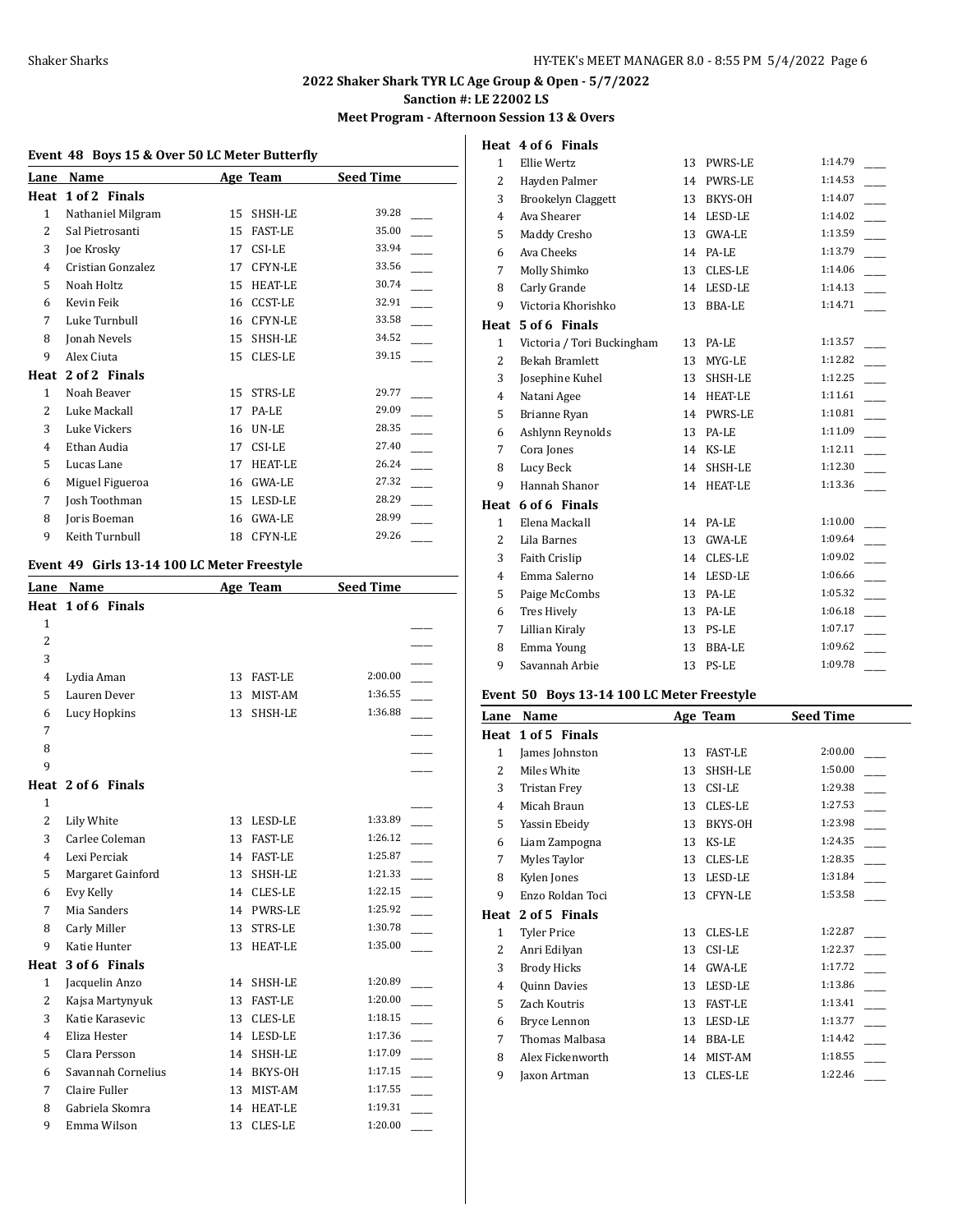#### **Meet Program - Afternoon Session 13 & Overs**

# **Heat 3 Finals (#50 Boys 13-14 100 LC Meter Freestyle)**

| 1              | Nathan Greenberg      | 13 | <b>BBA-LE</b>  | 1:13.05 |
|----------------|-----------------------|----|----------------|---------|
| $\overline{2}$ | Nicholas Mountz       | 14 | BKYS-OH        | 1:11.37 |
| 3              | William Coffey        | 13 | SHSH-LE        | 1:10.05 |
| 4              | Clarke Caudill        | 14 | GWA-LE         | 1:09.23 |
| 5              | Gavin Bello           | 14 | CLES-LE        | 1:07.55 |
| 6              | <b>Brandon Porr</b>   | 14 | CLES-LE        | 1:08.37 |
| 7              | Elliot DeChristofaro  | 13 | PS-LE          | 1:09.96 |
| 8              | Miles Turney          | 14 | CFYN-LE        | 1:10.09 |
| 9              | Shay Malone           | 14 | SHSH-LE        | 1:12.65 |
| Heat           | 4 of 5 Finals         |    |                |         |
| $\mathbf{1}$   | Dominic Morana        | 13 | CLES-LE        | 1:07.17 |
| $\overline{2}$ | Joe Patrick           | 13 | KS-LE          | 1:06.89 |
| 3              | <b>Andrew Malbasa</b> | 14 | <b>BBA-LE</b>  | 1:06.06 |
| $\overline{4}$ | Alex Koutris          | 13 | <b>FAST-LE</b> | 1:05.74 |
| 5              | Ben Camera            | 13 | PWRS-LE        | 1:05.00 |
| 6              | Armam Edilyan         | 14 | CSI-LE         | 1:05.59 |
| 7              | Sammy Gibson          | 13 | CSI-LE         | 1:05.88 |
| 8              | Roland Green          | 14 | GWA-LE         | 1:06.75 |
| 9              | Anthony Marini        | 13 | KS-LE          | 1:06.93 |
| Heat           | 5 of 5 Finals         |    |                |         |
| $\mathbf{1}$   | Jack Sekerak          | 14 | <b>FAST-LE</b> | 1:04.50 |
| $\overline{2}$ | Ryan Folger           | 13 | PA-LE          | 1:03.43 |
| 3              | Kadin Pyka            | 13 | <b>FAST-LE</b> | 1:02.44 |
| $\overline{4}$ | Daniel Xu             |    | 14 LESD-LE     | 1:01.24 |
| 5              | Brendan Sulak         | 14 | CSI-LE         | 59.24   |
| 6              | <b>Landon Sutter</b>  | 14 | <b>CCST-LE</b> | 59.41   |
| 7              | Luke Mazon            | 13 | MYG-LE         | 1:01.77 |
| 8              | Peter de Boer         | 14 | <b>FAST-LE</b> | 1:02.63 |
| 9              | Julian Wolke          | 14 | LESD-LE        | 1:03.46 |

#### **Event 51 Girls 15 & Over 100 LC Meter Freestyle**

| Lane | Name               |    | Age Team       | <b>Seed Time</b> |  |
|------|--------------------|----|----------------|------------------|--|
|      | Heat 1 of 5 Finals |    |                |                  |  |
| 1    |                    |    |                |                  |  |
| 2    | Layla Starner      | 15 | <b>CLES-LE</b> | 1:22.77          |  |
| 3    | Jane Schueler      | 16 | <b>FAST-LE</b> | 1:20.87          |  |
| 4    | Kaitlyn Pellice    | 16 | PA-LE          | 1:16.34          |  |
| 5    | Nicolas Burress    | 15 | MYG-LE         | 1:15.57          |  |
| 6    | Zoie Buck          | 15 | BKYS-OH        | 1:15.61          |  |
| 7    | Morgan DeLong      | 15 | SHSH-LE        | 1:20.12          |  |
| 8    | Madeleine Fraser   | 15 | SHSH-LE        | 1:22.75          |  |
| 9    | Madeline Moore     | 15 | SHSH-LE        | 1:28.76          |  |
| Heat | 2 of 5 Finals      |    |                |                  |  |
| 1    | Alexandra Yuhasz   | 16 | STRS-LE        | 1:14.30          |  |
| 2    | Nina Nappo         | 15 | PA-LE          | 1:11.42          |  |
| 3    | Madeline Swanson   | 17 | <b>CLES-LE</b> | 1:10.62          |  |
| 4    | Havana Austin      | 16 | UPWRS-LE       | 1:10.25          |  |
| 5    | Cheyenne Neeley    | 16 | <b>FAST-LE</b> | 1:09.11          |  |
| 6    | Kara Jamie Hoffman | 15 | <b>PWRS-LE</b> | 1:09.37          |  |
| 7    | Sara Chase         | 16 | <b>PWRS-LE</b> | 1:10.53          |  |
| 8    | Bella Catalano     | 15 | STRS-LE        | 1:10.99          |  |
| 9    | Maggie Dicken      | 15 | <b>CLES-LE</b> | 1:13.59          |  |

|                | Heat 3 of 5 Finals     |    |                |         |
|----------------|------------------------|----|----------------|---------|
| $\mathbf{1}$   | Grace Chen             | 15 | STRS-LE        | 1:09.05 |
| $\overline{2}$ | Marin McLaughlin       | 15 | KS-LE          | 1:08.82 |
| 3              | Sara Lipowski          | 17 | CLES-LE        | 1:07.06 |
| $\overline{4}$ | Sophia Polyakov        | 15 | STRS-LE        | 1:06.49 |
| 5              | Violet Siftar          | 15 | CLES-LE        | 1:05.92 |
| 6              | <b>Riley McCombs</b>   | 16 | PA-LE          | 1:05.96 |
| 7              | Annabelle Reece        | 15 | STRS-LE        | 1:07.03 |
| 8              | Burgan Danger          | 15 | CSI-LE         | 1:08.72 |
| 9              | <b>Addison Mackert</b> | 15 | CLES-LE        | 1:08.89 |
| Heat           | 4 of 5 Finals          |    |                |         |
| $\mathbf{1}$   | Maria Sweatt           | 15 | <b>FAST-LE</b> | 1:05.84 |
| $\overline{2}$ | Maria Armao            | 16 | <b>HEAT-LE</b> | 1:05.48 |
| 3              | <b>Audrey Sevald</b>   | 15 | <b>FAST-LE</b> | 1:04.90 |
| $\overline{4}$ | Alexandra Scharpf      | 15 | STRS-LE        | 1:04.69 |
| 5              | Darby Murlin           | 16 | SHSH-LE        | 1:04.34 |
| 6              | Abby DiSalvo           | 16 | <b>FAST-LE</b> | 1:04.57 |
| 7              | Alayna Brooker         | 17 | STRS-LE        | 1:04.71 |
| 8              | Sophie Grimes          | 15 | SHSH-LE        | 1:05.36 |
| 9              | Grace Grove            | 15 | AAC-LE         | 1:05.56 |
|                | Heat 5 of 5 Finals     |    |                |         |
| $\mathbf{1}$   | Anna Kuhel             | 15 | SHSH-LE        | 1:04.03 |
| $\overline{2}$ | Sara Baylor            | 15 | <b>HEAT-LE</b> | 1:03.18 |
| 3              | Zoev Fedele            | 20 | <b>GWA-LE</b>  | 1:01.99 |
| $\overline{4}$ | Izabella Hanek         | 17 | <b>GWA-LE</b>  | 1:01.92 |
| 5              | Ava Sawicki            | 15 | <b>HEAT-LE</b> | 1:00.16 |
| 6              | Emily Yorkievitz       | 15 | <b>HEAT-LE</b> | 1:01.27 |
| 7              | Natalie Brindley       | 16 | <b>HEAT-LE</b> | 1:01.92 |
| 8              | <b>Bree Shirkey</b>    | 16 | LESD-LE        | 1:02.21 |
| 9              | Olivia Nordstrom       | 17 | <b>BBA-LE</b>  | 1:03.49 |

### **Event 52 Boys 15 & Over 100 LC Meter Freestyle**

| Lane           | Name               |    | Age Team       | <b>Seed Time</b> |  |
|----------------|--------------------|----|----------------|------------------|--|
|                | Heat 1 of 5 Finals |    |                |                  |  |
| 1              |                    |    |                |                  |  |
| $\overline{c}$ |                    |    |                |                  |  |
| 3              |                    |    |                |                  |  |
| 4              | Coleman Frey       | 15 | CSI-LE         | 1:25.66          |  |
| 5              | John Coffey        | 15 | SHSH-LE        | 1:20.00          |  |
| 6              | Alex Haran         | 15 | <b>FAST-LE</b> | 1:24.81          |  |
| 7              |                    |    |                |                  |  |
| 8              |                    |    |                |                  |  |
| 9              |                    |    |                |                  |  |
|                | Heat 2 of 5 Finals |    |                |                  |  |
| $\mathbf{1}$   |                    |    |                |                  |  |
| 2              | <b>Will Sanner</b> | 15 | PWRS-LE        | 1:13.86          |  |
| 3              | Gibby Gibson       | 18 | CSI-LE         | 1:10.21          |  |
| $\overline{4}$ | Kevin Feik         | 16 | <b>CCST-LE</b> | 1:08.18          |  |
| 5              | Luke Turnbull      | 16 | <b>CFYN-LE</b> | 1:06.65          |  |
| 6              | Samuel Dillenbeck  | 17 | SHSH-LE        | 1:08.15          |  |
| 7              | Sal Pietrosanti    | 15 | <b>FAST-LE</b> | 1:08.24          |  |
| 8              | Jaden Orlandi      | 16 | AAC-LE         | 1:12.86          |  |
| 9              | Gabe Bettross      | 15 | UPA-LE         | 1:15.99          |  |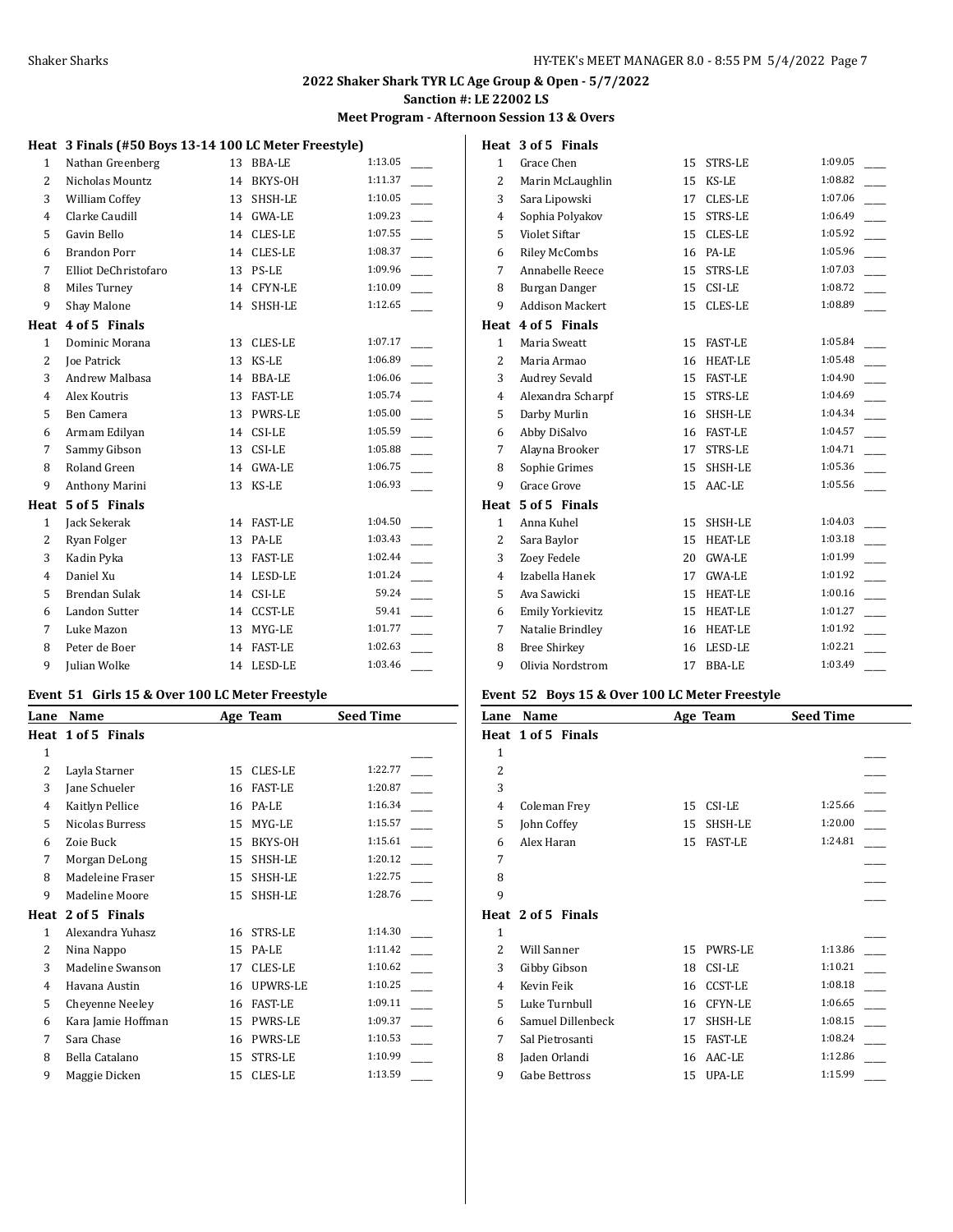#### **Meet Program - Afternoon Session 13 & Overs**

# **Heat 3 Finals (#52 Boys 15 & Over 100 LC Meter Freestyle)**

| 1              | Nathaniel Milgram      | 15 | SHSH-LE         | 1:06.06 |
|----------------|------------------------|----|-----------------|---------|
| $\overline{2}$ | Wellerm Boeman         | 17 | GWA-LE          | 1:05.55 |
| 3              | Elliott Taylor         | 15 | CLES-LE         | 1:03.26 |
| $\overline{4}$ | Owen Lee               | 16 | <b>UFAST-LE</b> | 1:00.44 |
| 5              | Andrew Yagour          |    | 15 STRS-LE      | 1:00.27 |
| 6              | <b>Bradley Perry</b>   | 15 | SHSH-LE         | 1:00.33 |
| 7              | Noah Bartlett          |    | 15 HEAT-LE      | 1:00.55 |
| 8              | Evan McNamara          |    | 15 CSI-LE       | 1:03.48 |
| 9              | Cristian Gonzalez      | 17 | CFYN-LE         | 1:05.55 |
|                | Heat 4 of 5 Finals     |    |                 |         |
| $\mathbf{1}$   | Preston Buckingham     | 15 | PA-LE           | 1:00.22 |
| $\overline{2}$ | <b>Joe Drsek</b>       | 17 | STRS-LE         | 59.11   |
| 3              | Keith Turnbull         | 18 | CFYN-LE         | 58.74   |
| $\overline{4}$ | Nicholas Buemi         | 17 | <b>FAST-LE</b>  | 58.39   |
| 5              | Ethan Harvey           | 15 | CSI-LE          | 57.64   |
| 6              | Jack Raimy             | 15 | <b>PWRS-LE</b>  | 57.88   |
| 7              | <b>Alexander Pesek</b> |    | 15 SHSH-LE      | 58.67   |
| 8              | Jack Cerone            |    | 16 FAST-LE      | 58.80   |
| 9              | Sam Kmet               | 17 | <b>FAST-LE</b>  | 1:00.00 |
| Heat           | 5 of 5 Finals          |    |                 |         |
| $\mathbf{1}$   | Jake Carstater         | 17 | PWRS-LE         | 57.52   |
| $\overline{2}$ | Hayden Price           | 15 | PA-LE           | 56.71   |
| 3              | Krys Gorski            | 16 | GWA-LE          | 56.23   |
| 4              | Alex Gallagher         |    | 16 HEAT-LE      | 55.46   |
| 5              | George Libecco         | 15 | STRS-LE         | 54.92   |
| 6              | Miguel Figueroa        | 16 | <b>GWA-LE</b>   | 55.06   |
| 7              | Roman Sawicki          | 17 | <b>HEAT-LE</b>  | 55.57   |
| 8              | Vittorio Cappabianca   | 17 | <b>HEAT-LE</b>  | 56.59   |
| 9              | Evan Kemp              | 17 | <b>PWRS-LE</b>  | 56.84   |

### **Event 53 Girls 13-14 100 LC Meter Breaststroke**

| Lane         | Name               | Age Team             | <b>Seed Time</b> |
|--------------|--------------------|----------------------|------------------|
|              | Heat 1 of 4 Finals |                      |                  |
| $\mathbf{1}$ |                    |                      |                  |
| 2            |                    |                      |                  |
| 3            |                    |                      |                  |
| 4            | Sarah Dillenbeck   | SHSH-LE<br>14        | 2:15.30          |
| 5            | Savannah Cornelius | BKYS-OH<br>14        | 2:06.35          |
| 6            | Elyse Ballman      | SHSH-LE<br>13        | 2:06.88          |
| 7            |                    |                      |                  |
| 8            |                    |                      |                  |
| 9            |                    |                      |                  |
|              | Heat 2 of 4 Finals |                      |                  |
| 1            |                    |                      |                  |
| 2            | Megan Fraser       | SHSH-LE<br>13        | 1:50.00          |
| 3            | Oma Agwa           | <b>STRS-LE</b><br>13 | 1:44.69          |
| 4            | Lia Lorenz         | LESD-LE<br>14        | 1:43.77          |
| 5            | Stacy Duravkina    | <b>STRS-LE</b><br>13 | 1:42.22          |
| 6            | Ash Goodman        | <b>STRS-LE</b><br>14 | 1:43.52          |
| 7            | Bridget Kirwin     | BKYS-OH<br>13        | 1:43.97          |
| 8            | Ava Cheeks         | PA-LE<br>14          | 1:47.96          |
| 9            | Lucy Hopkins       | SHSH-LE<br>13        | 1:59.16          |
|              |                    |                      |                  |

| Heat           | 3 of 4 Finals             |    |                |         |
|----------------|---------------------------|----|----------------|---------|
| $\mathbf{1}$   | Carly Miller              | 13 | STRS-LE        | 1:41.66 |
| 2              | <b>Brookelyn Claggett</b> | 13 | BKYS-OH        | 1:38.94 |
| 3              | Raegan Nappo              | 13 | PA-LE          | 1:35.70 |
| 4              | Natani Agee               | 14 | <b>HEAT-LE</b> | 1:34.00 |
| 5              | Brianne Ryan              | 14 | <b>PWRS-LE</b> | 1:31.23 |
| 6              | Ava Shearer               | 14 | LESD-LE        | 1:31.79 |
| 7              | Anna Rosenbaum            | 14 | <b>BBA-LE</b>  | 1:35.28 |
| 8              | Charlotte Bolton          | 13 | <b>BBA-LE</b>  | 1:37.30 |
| 9              | Meera Rateria             | 14 | BKYS-OH        | 1:40.75 |
|                |                           |    |                |         |
| Heat           | 4 of 4 Finals             |    |                |         |
| 1              | Kelsey Rogers             | 13 | SHSH-LE        | 1:31.16 |
| 2              | Emma Young                | 13 | <b>BBA-LE</b>  | 1:30.49 |
| 3              | Amiya Womack              | 14 | <b>HEAT-LE</b> | 1:28.36 |
| $\overline{4}$ | Sarah Schueler            | 14 | <b>FAST-LE</b> | 1:24.74 |
| 5              | Sofia Jimenez             | 14 | <b>BBA-LE</b>  | 1:21.34 |
| 6              | Jaslene Cage              | 13 | <b>PWRS-LE</b> | 1:22.70 |
| 7              | Paige McCombs             | 13 | PA-LE          | 1:24.76 |
| 8              | Kelsey Krizansky          | 13 | STRS-LE        | 1:29.52 |

#### **Event 54 Boys 13-14 100 LC Meter Breaststroke**

| Lane          | Name                 |    | Age Team       | <b>Seed Time</b> |  |
|---------------|----------------------|----|----------------|------------------|--|
| Heat          | 1 of 2 Finals        |    |                |                  |  |
| 1             | Kevin Sucha          | 13 | BKYS-OH        | 1:48.91          |  |
| $\mathcal{L}$ | Matthew Trimbitas    | 13 | <b>CLES-LE</b> | 1:40.22          |  |
| 3             | Quinn Davies         | 13 | LESD-LE        | 1:39.13          |  |
| 4             | Zach Koutris         | 13 | <b>FAST-LE</b> | 1:33.72          |  |
| 5             | Elliot DeChristofaro | 13 | PS-LE          | 1:31.21          |  |
| 6             | Daniel Xu            | 14 | LESD-LE        | 1:32.77          |  |
| 7             | Shay Malone          | 14 | SHSH-LE        | 1:33.86          |  |
| 8             | Thomas Malbasa       | 14 | BBA-LE         | 1:39.16          |  |
| 9             | Yassin Ebeidy        | 13 | BKYS-OH        | 1:46.15          |  |
| Heat          | 2 of 2 Finals        |    |                |                  |  |
| $\mathbf{1}$  | Paul Moody           | 13 | STRS-LE        | 1:28.99          |  |
| 2             | Anthony Marini       | 13 | KS-LE          | 1:25.04          |  |
| 3             | Ben Camera           | 13 | <b>PWRS-LE</b> | 1:21.66          |  |
| 4             | Jack Sekerak         | 14 | <b>FAST-LE</b> | 1:19.91          |  |
| 5             | Patrick Newyear      | 14 | <b>HEAT-LE</b> | 1:17.78          |  |
| 6             | Derek Fan            | 14 | BBA-LE         | 1:18.31          |  |
| 7             | Kadin Pyka           | 13 | <b>FAST-LE</b> | 1:20.03          |  |
| 8             | Nicholas Mountz      | 14 | BKYS-OH        | 1:22.83          |  |
| 9             | Owen Sarbak          | 13 | <b>PWRS-LE</b> | 1:27.99          |  |

#### **Event 55 Girls 15 & Over 100 LC Meter Breaststroke**

|   | Lane Name          | Age Team   | <b>Seed Time</b> |  |
|---|--------------------|------------|------------------|--|
|   | Heat 1 of 2 Finals |            |                  |  |
| 1 |                    |            |                  |  |
| 2 |                    |            |                  |  |
| 3 |                    |            |                  |  |
| 4 | Sara Chase         | 16 PWRS-LE | 1:42.38          |  |
| 5 | A J Sliman         | 15 AAC-LE  | 1:35.76          |  |
| 6 | Orli Peleg         | 16 STRS-LE | 1:40.88          |  |
| 7 |                    |            |                  |  |
| 8 |                    |            |                  |  |
| 9 |                    |            |                  |  |
|   |                    |            |                  |  |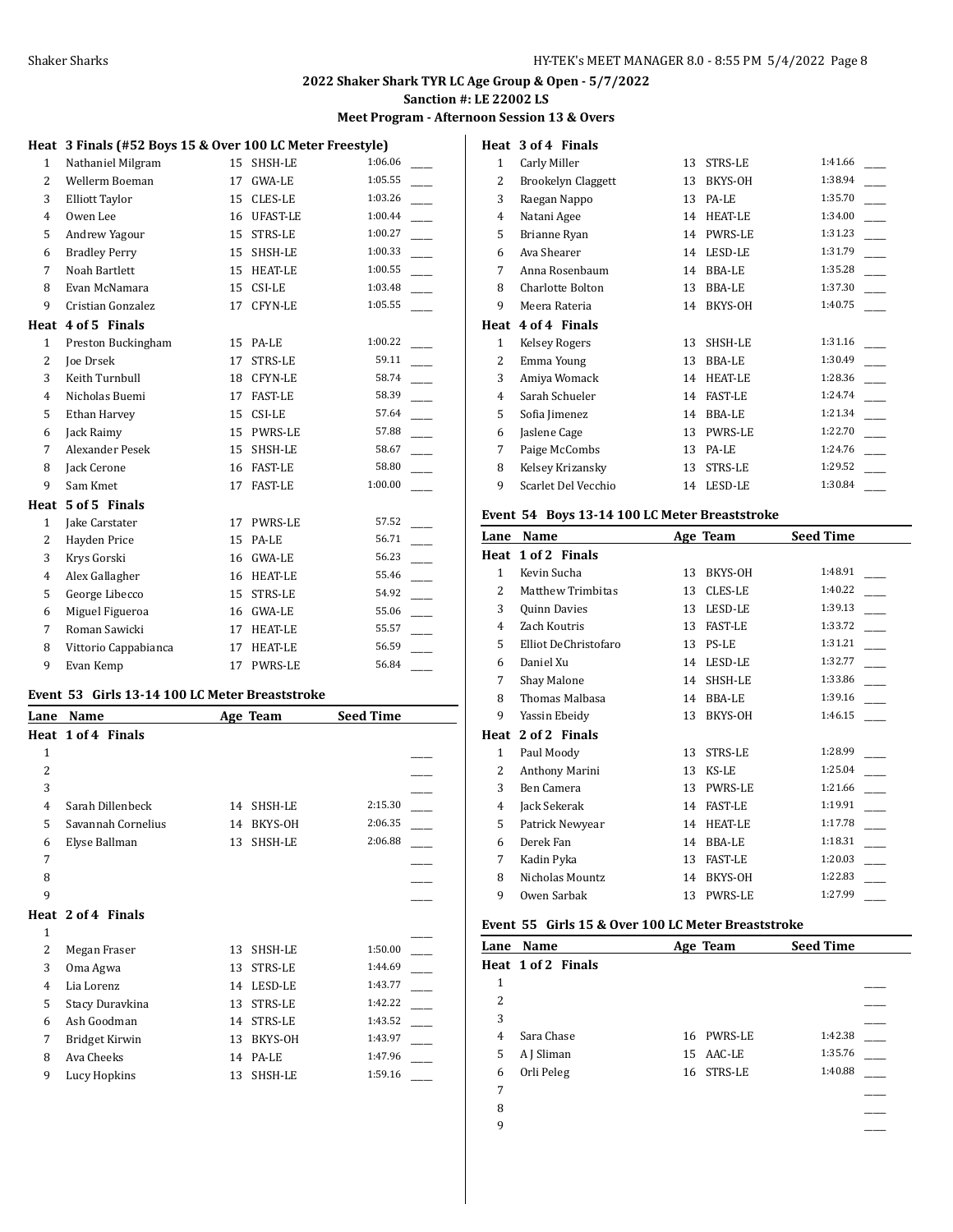# **2022 Shaker Shark TYR LC Age Group & Open - 5/7/2022**

**Sanction #: LE 22002 LS**

#### **Meet Program - Afternoon Session 13 & Overs**

**Heat 3 of 5 Finals**

## **Heat 2 Finals (#55 Girls 15 & Over 100 LC Meter Breaststroke)**

| 2 | Havana Austin          |    | 16 UPWRS-LE    | 1:25.72 |  |
|---|------------------------|----|----------------|---------|--|
| 3 | Darby Murlin           | 16 | SHSH-LE        | 1:23.43 |  |
| 4 | <b>Riley McCombs</b>   | 16 | PA-LE          | 1:21.64 |  |
| 5 | Alexandra Scharpf      | 15 | STRS-LE        | 1:18.55 |  |
| 6 | Madeline Swanson       | 17 | <b>CLES-LE</b> | 1:20.10 |  |
|   | Anna Kuhel             | 15 | SHSH-LE        | 1:22.52 |  |
| 8 | <b>Chevenne Neelev</b> | 16 | <b>FAST-LE</b> | 1:25.53 |  |
| 9 | Stephanie Trimbitas    | 15 | <b>CLES-LE</b> | 1:31.80 |  |

## **Event 56 Boys 15 & Over 100 LC Meter Breaststroke**

| Lane           | Name                 | Age Team |                | <b>Seed Time</b> |
|----------------|----------------------|----------|----------------|------------------|
| Heat           | 1 of 2 Finals        |          |                |                  |
| 1              | Coleman Frey         | 15       | CSI-LE         | 1:52.49          |
| 2              | Sam Kmet             | 17       | <b>FAST-LE</b> | 1:40.20          |
| 3              | Noah Beaver          | 15       | <b>STRS-LE</b> | 1:26.46          |
| $\overline{4}$ | Joris Boeman         | 16       | <b>GWA-LE</b>  | 1:25.55          |
| 5              | Joe Krosky           | 17       | CSI-LE         | 1:19.31          |
| 6              | Gabe Bettross        | 15       | UPA-LE         | 1:24.99          |
| 7              | Will Belew           | 16       | LESD-LE        | 1:25.77          |
| 8              | Gibby Gibson         | 18       | CSI-LE         | 1:34.45          |
| 9              | Henry Hupp           | 17       | MYG-LE         | 1:42.15          |
| Heat           | 2 of 2 Finals        |          |                |                  |
| $\mathbf{1}$   | Paul Yorkievitz      | 15       | <b>HEAT-LE</b> | 1:18.26          |
| 2              | Jake Carstater       | 17       | PWRS-LE        | 1:16.68          |
| 3              | Mason Currier        | 17       | <b>PWRS-LE</b> | 1:14.82          |
| 4              | Lucas Lane           | 17       | <b>HEAT-LE</b> | 1:10.00          |
| 5              | Luke Vickers         | 16       | UN-LE          | 1:05.58          |
| 6              | Vittorio Cappabianca | 17       | <b>HEAT-LE</b> | 1:07.71          |
| 7              | Matthew Hinman       | 15       | <b>PWRS-LE</b> | 1:10.24          |
| 8              | Nathan Reigle        | 15       | <b>GWA-LE</b>  | 1:15.27          |
| 9              | Brady Link           | 16       | <b>CLES-LE</b> | 1:16.74          |

# **Event 57 Girls 13-14 100 LC Meter Backstroke**

| Lane           | Name               |    | Age Team       | <b>Seed Time</b> |  |
|----------------|--------------------|----|----------------|------------------|--|
|                | Heat 1 of 5 Finals |    |                |                  |  |
| 1              |                    |    |                |                  |  |
| 2              |                    |    |                |                  |  |
| 3              |                    |    |                |                  |  |
| $\overline{4}$ | Sarah Dillenbeck   | 14 | SHSH-LE        | 1:56.42          |  |
| 5              | Katie Hunter       | 13 | <b>HEAT-LE</b> | 1:45.00          |  |
| 6              | Ellie Gullett      | 13 | <b>HEAT-LE</b> | 1:45.07          |  |
| 7              |                    |    |                |                  |  |
| 8              |                    |    |                |                  |  |
| 9              |                    |    |                |                  |  |
|                | Heat 2 of 5 Finals |    |                |                  |  |
| 1              | Evy Kelly          | 14 | <b>CLES-LE</b> | 1:39.91          |  |
| 2              | Jacquelin Anzo     | 14 | SHSH-LE        | 1:34.51          |  |
| 3              | Katie Karasevic    | 13 | <b>CLES-LE</b> | 1:32.03          |  |
| 4              | Elena Benz         | 13 | BKYS-OH        | 1:30.66          |  |
| 5              | Eliza Hester       | 14 | LESD-LE        | 1:29.16          |  |
| 6              | Ava Cheeks         | 14 | PA-LE          | 1:30.13          |  |
| 7              | Mia Sanders        | 14 | PWRS-LE        | 1:30.74          |  |
| 8              | Bridget Kirwin     | 13 | BKYS-OH        | 1:33.47          |  |
| 9              | Emma Wilson        | 13 | <b>CLES-LE</b> | 1:35.67          |  |

| $\mathbf{1}$   | Ellie Wertz                | 13 | <b>PWRS-LE</b> | 1:29.05 |
|----------------|----------------------------|----|----------------|---------|
| $\overline{2}$ | Gabriella Trivisonno       | 14 | GWA-LE         | 1:28.67 |
| 3              | Charlotte Bolton           | 13 | <b>BBA-LE</b>  | 1:27.94 |
| 4              | Clara Persson              | 14 | SHSH-LE        | 1:26.76 |
| 5              | Lia Lorenz                 |    | 14 LESD-LE     | 1:25.99 |
| 6              | Claire Fuller              | 13 | MIST-AM        | 1:26.55 |
| 7              | Molly Shimko               | 13 | CLES-LE        | 1:27.71 |
| 8              | Hannah Shanor              | 14 | <b>HEAT-LE</b> | 1:28.42 |
| 9              | Savannah Cornelius         | 14 | BKYS-OH        | 1:29.03 |
| Heat           | 4 of 5 Finals              |    |                |         |
| $\mathbf{1}$   | Victoria / Tori Buckingham | 13 | PA-LE          | 1:25.66 |
| $\overline{2}$ | Emma Young                 | 13 | <b>BBA-LE</b>  | 1:22.49 |
| 3              | <b>Emily Eads</b>          | 14 | <b>GWA-LE</b>  | 1:20.82 |
| 4              | Anna Rosenbaum             |    | 14 BBA-LE      | 1:18.13 |
| 5              | Kat Guillan                | 14 | PAC-LE         | 1:15.33 |
| 6              | Peyton Koballa             | 14 | LESD-LE        | 1:16.48 |
| 7              | Ashlynn Reynolds           | 13 | PA-LE          | 1:18.79 |
| 8              | Cora Jones                 | 14 | KS-LE          | 1:22.29 |
| 9              | Josephine Kuhel            | 13 | SHSH-LE        | 1:24.38 |
| Heat           | 5 of 5 Finals              |    |                |         |
| $\mathbf{1}$   | Eliza Emmet                |    | 14 UN-LE       | 1:15.22 |
| $\overline{2}$ | Faith Crislip              | 14 | CLES-LE        | 1:14.86 |
| 3              | Amiya Womack               | 14 | <b>HEAT-LE</b> | 1:12.71 |
| 4              | Lillian Kiraly             | 13 | <b>PS-LE</b>   | 1:11.45 |
| 5              | Sophie Baker               | 14 | MYG-LE         | 1:06.23 |
| 6              | Ava Carosielli             | 14 | <b>FAST-LE</b> | 1:09.38 |
| 7              | Jaslene Cage               | 13 | <b>PWRS-LE</b> | 1:11.78 |
| 8              | <b>Tres Hively</b>         | 13 | PA-LE          | 1:12.80 |
| 9              | Avery Crabtree             | 14 | <b>FAST-LE</b> | 1:15.16 |

#### **Event 58 Boys 13-14 100 LC Meter Backstroke**

| Lane           | Name                |    | Age Team       | <b>Seed Time</b> |  |
|----------------|---------------------|----|----------------|------------------|--|
|                | Heat 1 of 2 Finals  |    |                |                  |  |
| 1              |                     |    |                |                  |  |
| $\overline{2}$ | Liam Zampogna       | 13 | KS-LE          | 1:36.09          |  |
| 3              | Jaxon Artman        | 13 | CLES-LE        | 1:29.59          |  |
| 4              | Nathan Greenberg    | 13 | <b>BBA-LE</b>  | 1:24.80          |  |
| 5              | Joe Patrick         | 13 | KS-LE          | 1:20.61          |  |
| 6              | Landon Mroczka      | 13 | LESD-LE        | 1:22.79          |  |
| 7              | Anri Edilyan        | 13 | CSI-LE         | 1:28.83          |  |
| 8              | Yassin Ebeidy       | 13 | BKYS-OH        | 1:35.42          |  |
| 9              | Kayden Caraballo    | 14 | CSI-LE         | 1:37.18          |  |
| Heat           | 2 of 2 Finals       |    |                |                  |  |
| $\mathbf{1}$   | Bryce Lennon        | 13 | LESD-LE        | 1:17.25          |  |
| 2              | Sammy Gibson        | 13 | CSI-LE         | 1:15.87          |  |
| 3              | Andrew Malbasa      | 14 | BBA-LE         | 1:10.30          |  |
| 4              | Luke Mazon          | 13 | MYG-LE         | 1:09.85          |  |
| 5              | Noah Publicover     | 14 | LESD-LE        | 1:08.93          |  |
| 6              | Owen Sarbak         | 13 | <b>PWRS-LE</b> | 1:09.58          |  |
| 7              | Peter de Boer       | 14 | <b>FAST-LE</b> | 1:09.85          |  |
| 8              | <b>Brandon Porr</b> | 14 | CLES-LE        | 1:11.96          |  |
| 9              | Armam Edilyan       |    | 14 CSI-LE      | 1:16.34          |  |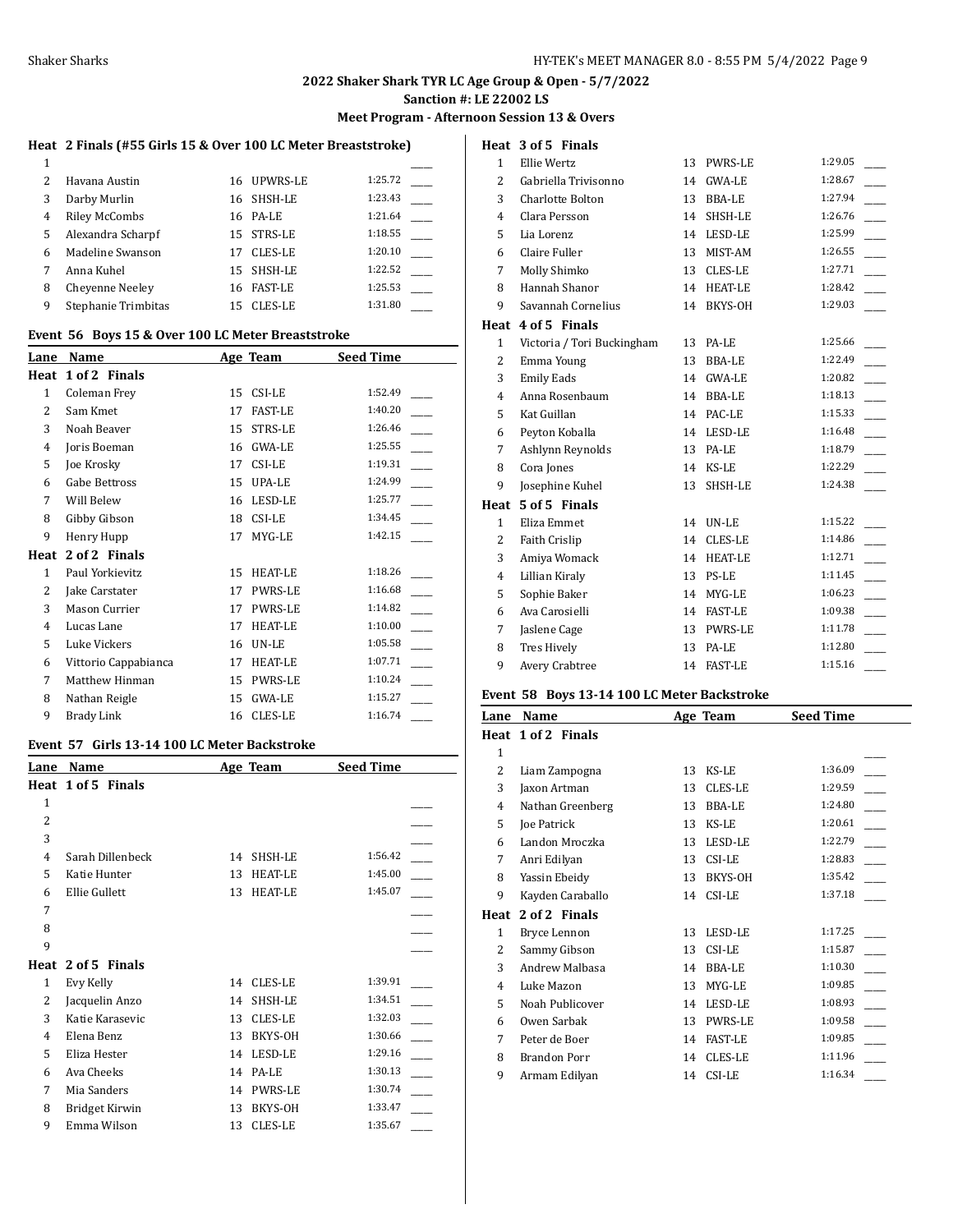**Meet Program - Afternoon Session 13 & Overs**

| Lane           | Name                   |    | Age Team       | <b>Seed Time</b> |
|----------------|------------------------|----|----------------|------------------|
| Heat           | 1 of 3 Finals          |    |                |                  |
| 1              |                        |    |                |                  |
| $\overline{2}$ | Madeleine Fraser       | 15 | SHSH-LE        | 1:40.42          |
| 3              | Kaylyn Young           | 15 | <b>CCST-LE</b> | 1:36.84          |
| 4              | Zoie Buck              | 15 | BKYS-OH        | 1:27.77          |
| 5              | Kara Jamie Hoffman     | 15 | PWRS-LE        | 1:21.70          |
| 6              | Kaitlyn Pellice        | 16 | PA-LE          | 1:22.07          |
| 7              | Maggie Dicken          | 15 | CLES-LE        | 1:31.54          |
| 8              | <b>Emily Day</b>       | 15 | SHSH-LE        | 1:37.38          |
| 9              |                        |    |                |                  |
| Heat           | 2 of 3 Finals          |    |                |                  |
| 1              | <b>Addison Mackert</b> | 15 | CLES-LE        | 1:20.08          |
| $\overline{2}$ | Sophia Polyakov        | 15 | STRS-LE        | 1:19.60          |
| 3              | Olivia Kuhel           | 17 | SHSH-LE        | 1:17.77          |
| 4              | Paige Goray            |    | 15 PWRS-LE     | 1:15.17          |
| 5              | Eva Nixon              | 15 | <b>FAST-LE</b> | 1:14.55          |
| 6              | Kyra Miklos            | 17 | SHSH-LE        | 1:14.80          |
| 7              | Reanna Turk            | 16 | <b>HEAT-LE</b> | 1:15.37          |
| 8              | Burgan Danger          | 15 | CSI-LE         | 1:18.37          |
| 9              | Grace Grove            | 15 | AAC-LE         | 1:19.92          |
| Heat           | 3 of 3 Finals          |    |                |                  |
| $\mathbf{1}$   | Olivia Nordstrom       | 17 | <b>BBA-LE</b>  | 1:13.61          |
| $\overline{2}$ | Darby Murlin           | 16 | SHSH-LE        | 1:12.02          |
| 3              | Maria Sweatt           | 15 | <b>FAST-LE</b> | 1:10.76          |
| 4              | Sophie Grimes          | 15 | SHSH-LE        | 1:09.96          |
| 5              | Izabella Hanek         | 17 | <b>GWA-LE</b>  | 1:08.32          |
| 6              | Natalie Brindley       | 16 | <b>HEAT-LE</b> | 1:09.76          |
| 7              | Emily Yorkievitz       | 15 | HEAT-LE        | 1:10.01          |
| 8              | A J Sliman             | 15 | AAC-LE         | 1:11.30          |
| 9              | Lizzy Rockenberger     | 16 | <b>GWA-LE</b>  | 1:13.28          |

| Lane           | Name                  |    | Age Team        | <b>Seed Time</b> |
|----------------|-----------------------|----|-----------------|------------------|
|                | Heat 1 of 2 Finals    |    |                 |                  |
| $\mathbf{1}$   |                       |    |                 |                  |
| $\overline{2}$ | Alex Ciuta            | 15 | <b>CLES-LE</b>  | 1:29.63          |
| 3              | <b>Will Sanner</b>    | 15 | PWRS-LE         | 1:24.83          |
| 4              | <b>Elliott Taylor</b> | 15 | <b>CLES-LE</b>  | 1:15.65          |
| 5              | Noah Holtz            | 15 | <b>HEAT-LE</b>  | 1:14.00          |
| 6              | Owen Lee              | 16 | UFAST-LE        | 1:15.63          |
| 7              | Kevin Feik            | 16 | <b>CCST-LE</b>  | 1:18.82          |
| 8              | Jaden Orlandi         | 16 | $AAC-LE$        | 1:28.89          |
| 9              | Sam Kmet              | 17 | <b>FAST-LE</b>  | 1:33.71          |
| Heat           | 2 of 2 Finals         |    |                 |                  |
| 1              | Preston Buckingham    | 15 | PA-LE           | 1:13.72          |
| 2              | Evan McNamara         | 15 | CSI-LE          | 1:10.31          |
| 3              | Jack Raimy            | 15 | <b>PWRS-LE</b>  | 1:03.66          |
| 4              | Josh Toothman         | 15 | LESD-LE         | 1:02.56          |
| 5              | Alex Gallagher        | 16 | <b>HEAT-LE</b>  | 1:01.82          |
| 6              | Hayden Price          | 15 | PA-LE           | 1:02.12          |
| 7              | <b>Brady Link</b>     | 16 | <b>CLES-LE</b>  | 1:03.05          |
| 8              | Brayden Peresie       | 15 | <b>UFAST-LE</b> | 1:08.21          |
| 9              | Henry Hupp            | 17 | MYG-LE          | 1:12.47          |

**Event 61 Girls 13-14 100 LC Meter Butterfly**

| Lane           | Name               |    | <b>Age Team</b> | <b>Seed Time</b> |  |
|----------------|--------------------|----|-----------------|------------------|--|
|                | Heat 1 of 3 Finals |    |                 |                  |  |
| $\mathbf{1}$   |                    |    |                 |                  |  |
| $\overline{2}$ |                    |    |                 |                  |  |
| 3              |                    |    |                 |                  |  |
| 4              | Ash Goodman        | 14 | <b>STRS-LE</b>  | 2:00.99          |  |
| 5              | Kelsey Krizansky   | 13 | STRS-LE         | 1:44.24          |  |
| 6              | <b>Amiah Betts</b> | 13 | PAC-LE          | 1:54.04          |  |
| 7              |                    |    |                 |                  |  |
| 8              |                    |    |                 |                  |  |
| 9              |                    |    |                 |                  |  |
|                | Heat 2 of 3 Finals |    |                 |                  |  |
| $\mathbf{1}$   |                    |    |                 |                  |  |
| $\overline{2}$ | Lia Lorenz         | 14 | LESD-LE         | 1:37.01          |  |
| 3              | Elena Benz         | 13 | BKYS-OH         | 1:31.62          |  |
| 4              | Gabriela Skomra    | 14 | <b>HEAT-LE</b>  | 1:30.00          |  |
| 5              | Evy Kelly          | 14 | CLES-LE         | 1:29.15          |  |
| 6              | Ava Shearer        | 14 | <b>LESD-LE</b>  | 1:29.59          |  |
| 7              | Victoria Khorishko | 13 | <b>BBA-LE</b>   | 1:31.30          |  |
| 8              | Stacy Duravkina    | 13 | STRS-LE         | 1:35.57          |  |
| 9              |                    |    |                 |                  |  |
|                | Heat 3 of 3 Finals |    |                 |                  |  |
| $\mathbf{1}$   | <b>Emily Eads</b>  | 14 | <b>GWA-LE</b>   | 1:27.91          |  |
| $\overline{2}$ | Elena Mackall      | 14 | PA-LE           | 1:20.75          |  |
| 3              | Lauren Hanek       | 13 | <b>GWA-LE</b>   | 1:16.66          |  |
| 4              | Oma Agwa           | 13 | STRS-LE         | 1:13.72          |  |
| 5              | Janet Rockenberger | 14 | <b>GWA-LE</b>   | 1:12.55          |  |
| 6              | Emma Salerno       | 14 | LESD-LE         | 1:13.38          |  |
| 7              | Alexis Weber       | 13 | <b>BBA-LE</b>   | 1:15.88          |  |
| 8              | Savannah Arbie     | 13 | PS-LE           | 1:19.70          |  |
| 9              | Maddy Cresho       | 13 | <b>GWA-LE</b>   | 1:26.08          |  |

# **Event 62 Boys 13-14 100 LC Meter Butterfly**

| Name                  |    |                | <b>Seed Time</b> |  |
|-----------------------|----|----------------|------------------|--|
| Heat 1 of 2 Finals    |    |                |                  |  |
|                       |    |                |                  |  |
|                       |    |                |                  |  |
| <b>Brody Hicks</b>    | 14 | GWA-LE         | 1:39.73          |  |
| <b>William Coffey</b> | 13 | SHSH-LE        | 1:26.00          |  |
| Thomas Malbasa        | 14 | BBA-LE         | 1:21.68          |  |
| Miles Turney          | 14 | CFYN-LE        | 1:25.07          |  |
| Nicholas Mountz       | 14 | BKYS-OH        | 1:30.64          |  |
| Nathan Greenberg      | 13 | <b>BBA-LE</b>  | 1:49.19          |  |
|                       |    |                |                  |  |
| 2 of 2 Finals         |    |                |                  |  |
| Clarke Caudill        | 14 | <b>GWA-LE</b>  | 1:18.09          |  |
| Paul Moody            | 13 | <b>STRS-LE</b> | 1:16.90          |  |
| Derek Fan             | 14 | <b>BBA-LE</b>  | 1:13.95          |  |
| Julian Wolke          | 14 | LESD-LE        | 1:08.49          |  |
| Ryan Folger           | 13 | PA-LE          | 1:05.86          |  |
| <b>Brendan Sulak</b>  | 14 | CSI-LE         | 1:07.49          |  |
| <b>Sutter Moore</b>   | 14 | <b>FAST-LE</b> | 1:09.80          |  |
| Shay Malone           | 14 | SHSH-LE        | 1:15.99          |  |
| Jack Sekerak          | 14 | <b>FAST-LE</b> | 1:17.19          |  |
|                       |    |                | Age Team         |  |